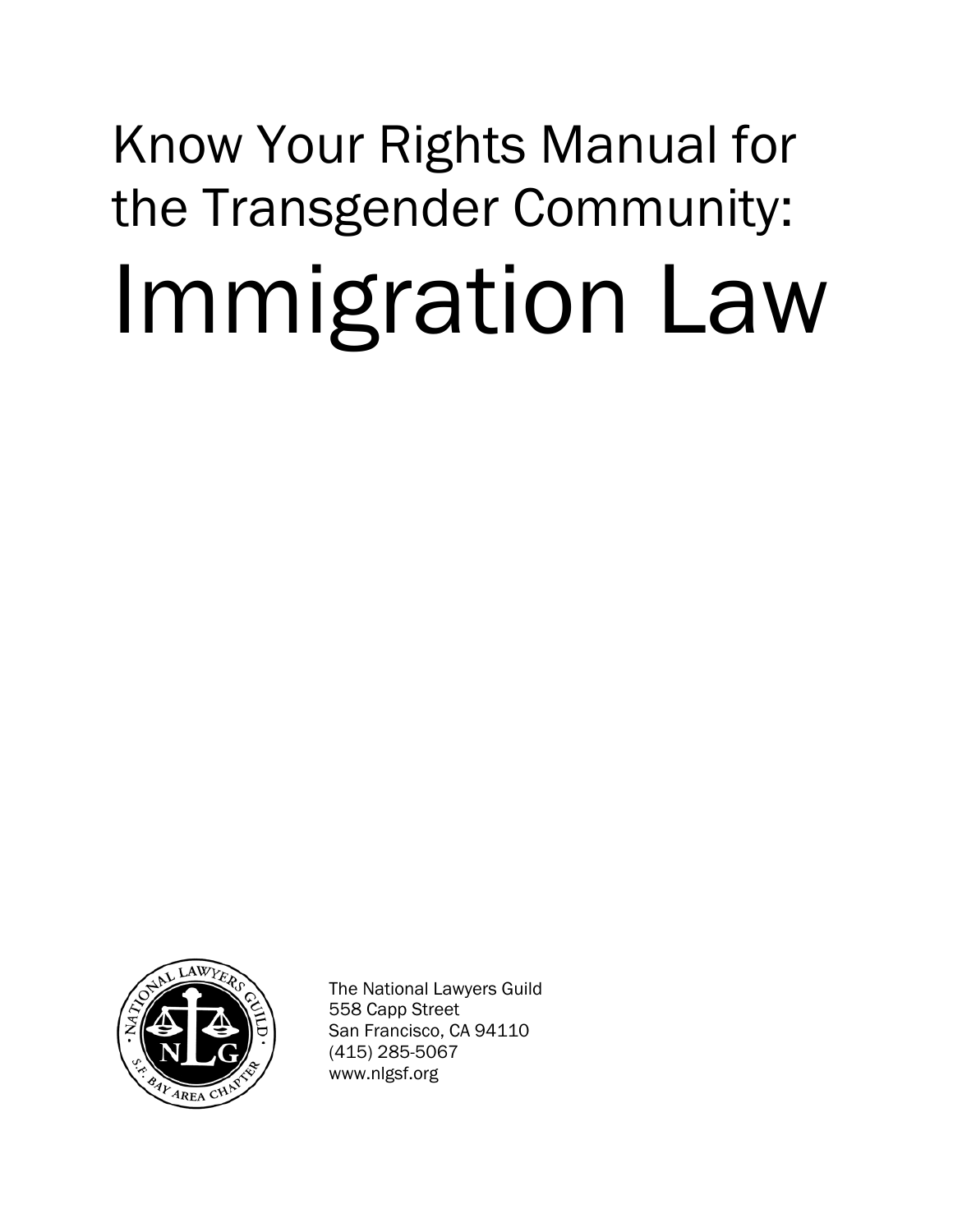This manual is a project of the National Lawyers Guild San Francisco Bay Area Chapter; many additional individuals and organizations made valuable contributions.

Thanks to Prerna Lal, Carlos Villarreal, and Alicia Virani, for drafting the original material which constitutes the bulk of this manual, and Kelly Densmore, John Fitzgerald, Sara Grant, Ted Gullickson, Andrea Horne, Erica Keiter, Alex Lee, Micah Ludeke, Ben Lunine, Joshua Melgaard, Esteban Rodriguez, Julie Shefchik, Ariel Speser, Michelle Syler, Dani Williams, Zahra Mojtahedi and numerous other individuals for reviewing a draft version of this manual and providing valuable insights based on their experience carrying out this work. Thanks also to Becky Straus for designing an earlier version of this manual.

The National Lawyers Guild is an association dedicated to the need for basic change in the structure of our political and economic system. We seek to unite the lawyers, law students, legal workers, and jailhouse lawyers of America in an organization which shall function as an effective political and social force in the service of the people, to the end that human rights shall be regarded as more sacred than property interests. The Transgender Know Your Rights Manuals are legal materials designed for transgender community members and their advocates to provide a set of basic, current, and locally-specific legal information about how certain areas of substantive law uniquely affect transgender individuals.

This effort was inspired by Thomas Steel, tireless advocate for the San Francisco Bay Area LGBT community and longtime friend and supporter of the National Lawyers Guild San Francisco Bay Area Chapter. His leadership and vision enabled the work which the Transgender Know Your Rights Manuals seek to further.

The Transgender Know Your Rights Manuals were made possible by the Thomas Steel Fund.

# **Contents**

| GETTING STARTED: A NOTABLE TRANSGENDER IMMIGRATION LAW RESOURCE 4   |  |
|---------------------------------------------------------------------|--|
|                                                                     |  |
|                                                                     |  |
|                                                                     |  |
|                                                                     |  |
|                                                                     |  |
|                                                                     |  |
| DEFERRED ACTION FOR INDIVIDUALS WHO CAME TO THE U.S. AS CHILDREN  8 |  |
|                                                                     |  |
|                                                                     |  |
|                                                                     |  |
|                                                                     |  |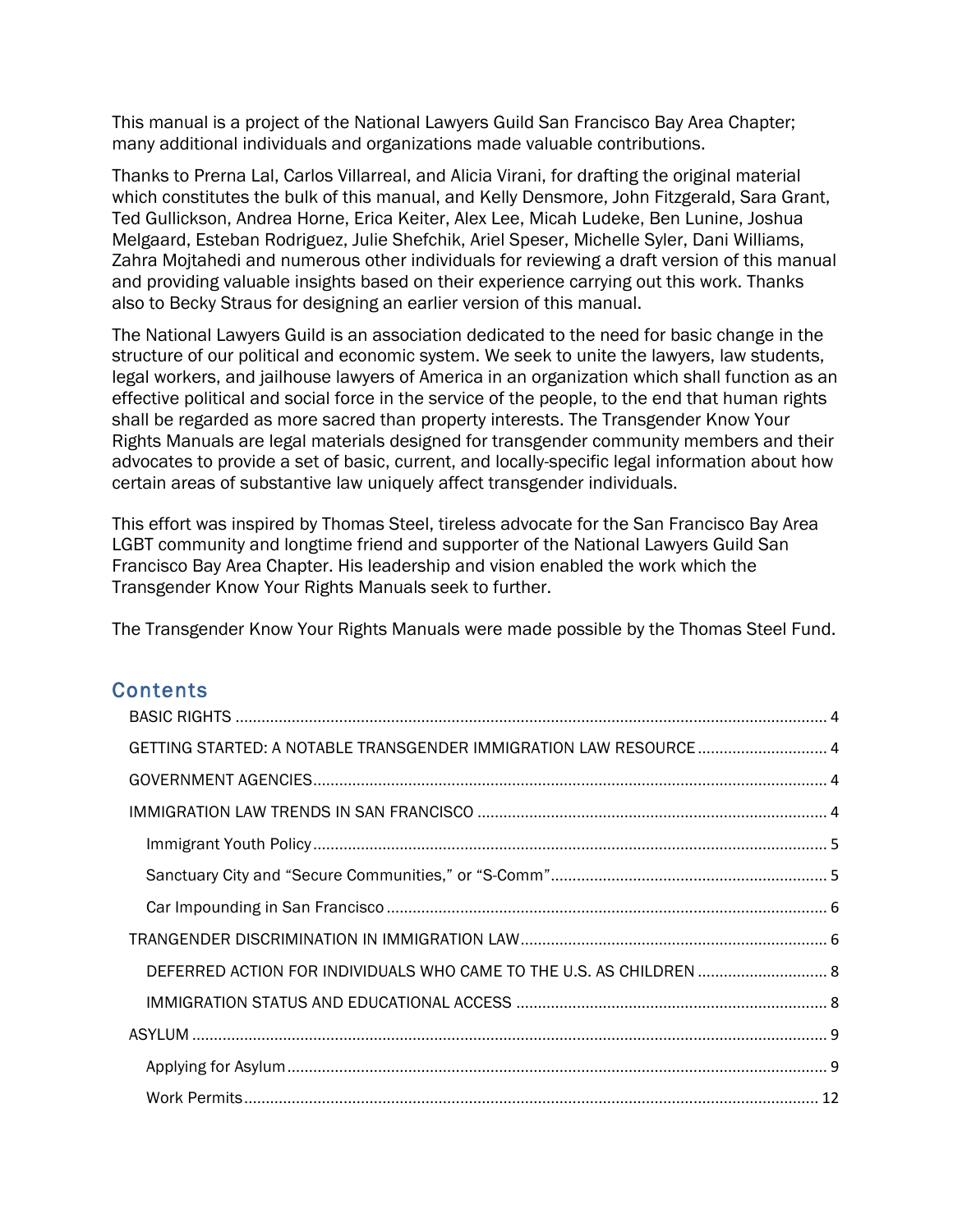This information was compiled by law students of the National Lawyers Guild, using statutory law, case law, and the work of numerous legal and non-legal organizations across the country, notably, the National Lawyers Guild San Francisco Bay Area chapter. While the information here is up-to-date through June 2013, it is possible that substantive changes have been made to the laws since it was last updated. Please keep this in mind while using this resource. Source and reference information will be provided for most of the content in this manual to help you verify that the information is still good before relying on it.

This manual was created for use by transgender community members and allies, by service providers who work with the transgender community, and by attorneys and legal workers who provide advocacy and legal services to members of the transgender community. For purposes of this manual, the word "transgender" is used as an umbrella term that includes transgender, gender variant, and intersex people who are at any point of self-identification or physical transition. Occasionally, the text will refer to individuals as "he or she" or "his or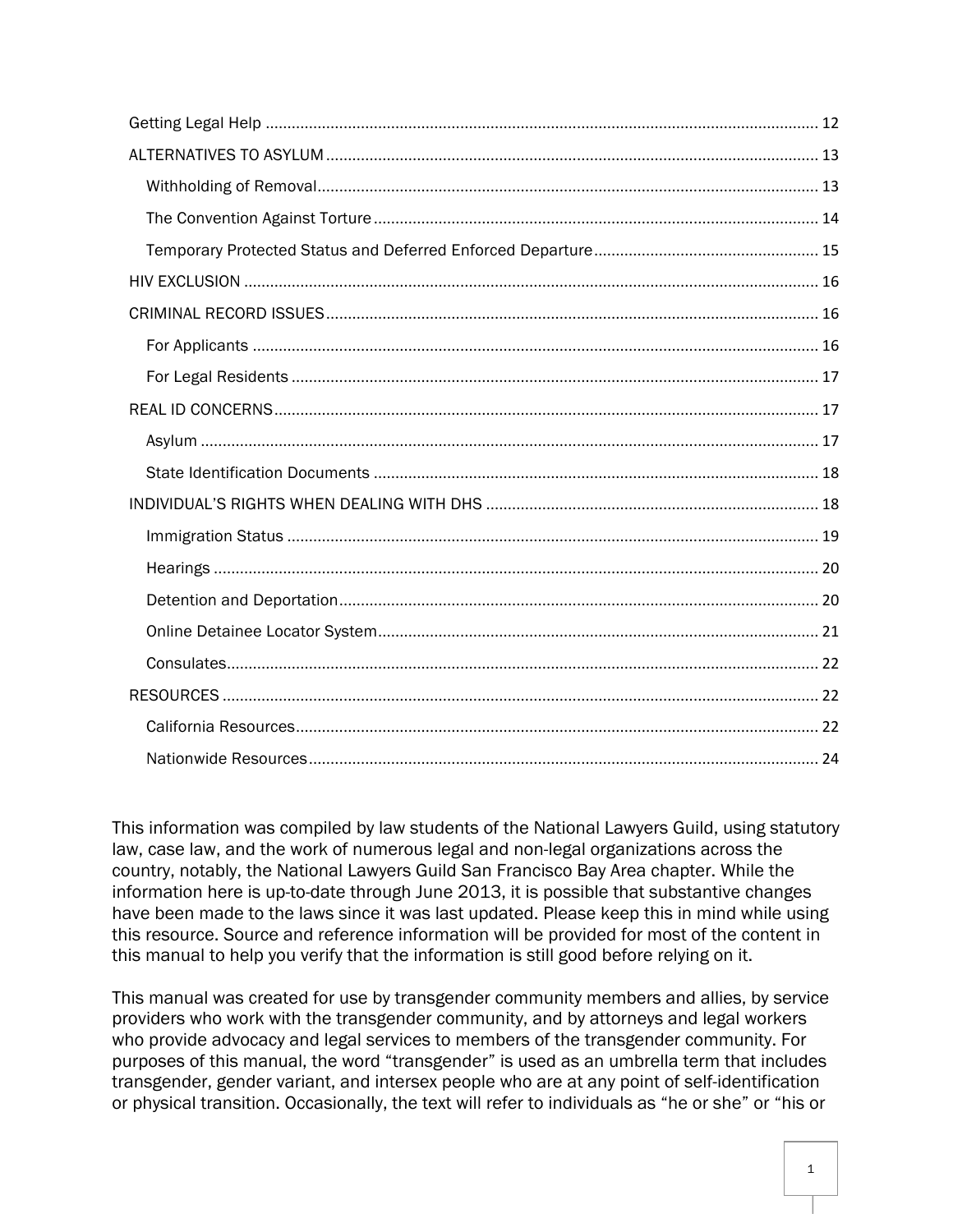her." This reference does not indicate that a statement applies exclusively to persons who identify as male or female, but instead is used for legibility and accessibility.

The information in this manual does not constitute legal advice; instead, it is meant to serve as a resource to help understand the landscape of transgender law in a particular area, and to help connect readers with the current information needed to verify law or navigate a particular situation. Although we hope that this manual assists service providers and community members in locating information and resources, it is important to note that only licensed attorneys are authorized to give legal advice. If you have a question of law that is outside of the scope of information provided in this manual, you may wish to consult or refer your client to an attorney or, if you are a client, to contact one of the legal support agencies listed in the resource guide in the back. Many of the organizations listed in the resource guide provide referrals to attorneys who are familiar with transgender law and working with the transgender community.

For questions, comments, corrections, and suggestions, please contact carlos@nlgsf.org.

# USING THIS MANUAL

This manual was created to be a first-stop reference for lawyers, service providers, and community members who need legal information about a transgender-specific issue or question of law. For ease of use, the content has been divided by common problems or needs. Case law, statutes, print and web resources, and other service organizations can be found embedded throughout the manual, referenced in the footnotes, and listed in the directory at the back of this manual.

This resource was created by and for people in the San Francisco Bay Area, and therefore much of the information is specific to California and San Francisco Bay Area resources and law. We hope that this manual will be a helpful resource to readers outside of California as well because it includes information that is nationally relevant. However, it is important that non-California readers pay close attention to what information appears to be specific to California or the Bay Area, and not presume that the local information contained in this manual will transfer to other cities and states. Non-California readers are encouraged to use the national resources listed in the directory at the back to locate up-to-date information about the laws and precedent in their state or city.

It is important to note that, although the researchers who assembled this information did our best to be accurate on points of both black letter law and how the law tends to play out in the real world, there may be inaccuracies and nothing in this manual should be relied on as legal advice. Legal advice can only come from a lawyer. This manual is, however, a good starting place to understand the law and how it affects transgender people and communities in California and the Bay Area specifically.

# FINDING THE LAW FOR FREE

Legal documents, such as cases and statutes, are actually public documents. This means that everyone (members of the public) has the right to research and read these documents. The problem is that sometimes these documents can be hard to find or access.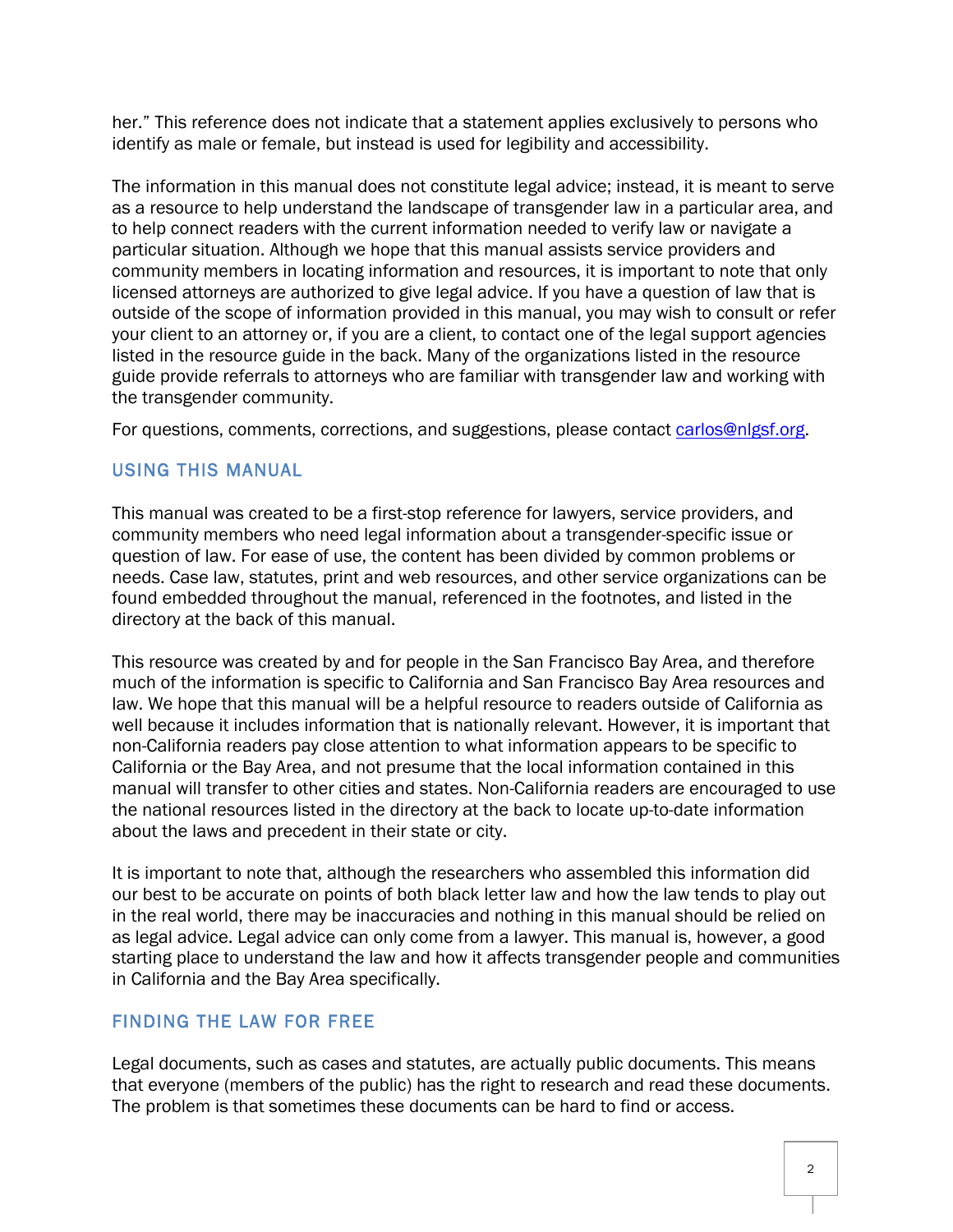If a case is cited in this document and a person wants to find and read the actual case, we can find it by following a series of steps. The first step is to avoid getting flustered by the complicated series of numbers, letters, and punctuation that follows the name of the case. The next step is to simply go to http://scholar.google.com/, click the "Legal opinions and journals" button and type in the volume number, the journal name, and the page number from the case citation. For example, to find the case of *State v. Jordan*, 742 N.W.2d 149 (Minn. 2007). We would ignore the name of the case (State v. Jordan), and copy the volume number (742), then journal name (N.W.2d), followed by the page number (149). Those three things are all that's needed to find the case on Google scholar. Sometimes the journal name will be different, but as long as the right information is copied into the search bar, Google Scholar should be able to pull it up.

Again, the information in this manual is not legal advice. We hope that transgender individuals and their allies will use this manual as a first step for beginning to understand applicable law, and identify when legal help is needed.

Many transgender people report barriers to accessing legal services for a number of reasons. The cost of hiring a lawyer is a major issue for many, along with fears that lawyers will not be respectful of transgender clients, will not know enough about how laws specifically affect transgender people, or that the court system is prejudiced against transgender people. While all of these fears are justified, attorneys, activists, and advocates across the country are making huge strides in increasing legal services and resources for transgender people. Many states have lesbian, gay, bisexual, and transgender (LGBT) bar associations that can be helpful in locating legal information or finding lawyers who are knowledgeable about transgender law and sensitive to the specific concerns of transgender clients. Many of the organizations listed in the resource section at the end of this manual are happy to assist individuals in finding legal services. Although legal services often seem too expensive, there are a lot of organizations and individual attorneys committed to making justice more accessible. You may be eligible for pro bono (free of charge) representation or fee structures that work for you (such as contingency fees, where you only pay if you win your case). Additionally, many attorneys are happy to meet with potential clients for free to assess your case. This can be a good way to learn more about your options and whether it's worth it to you to pursue legal action.

## A NOTE TO PROFESSIONALS

This manual was designed to be a resource to clients, but it is our hope that service providers and legal professionals will also find it useful. Attorneys may find this manual to be a helpful starting point for legal research and a useful tool for locating additional resources. All manuals in this series contain footnotes to case law, law review articles, and statutes that we hope will assist you. As with any compilation of research, attorneys are urged to check all cited law before relying on it to make sure there haven't been substantive changes and that it will apply to your client's particular case. Many of the organizations listed in the resource section of this document provide assistance to attorneys representing clients, and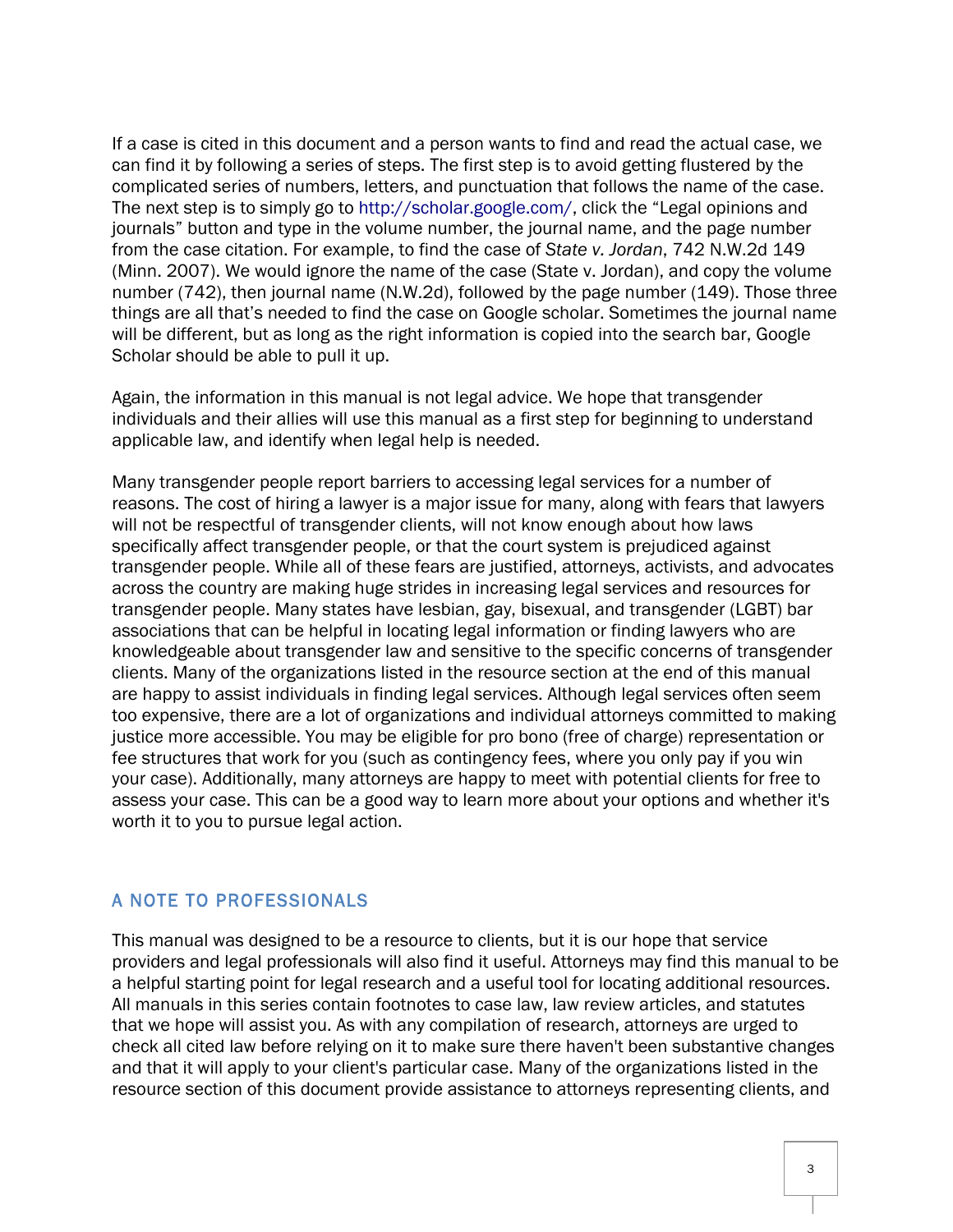can be excellent sources for information and insight. When advocating for transgender clients, attorneys can advocate for the use of appropriate name and pronoun for their client in court and other proceedings.

# BASIC RIGHTS

Both citizens and non-citizens alike have rights under the United States Constitution. The Fifth Amendment gives every person the right to remain silent – that is, to not answer questions asked by a police officer or government agent. The Fourth Amendment restricts the government's power to enter and search a person's home or workplace, although there are many exceptions and new laws have expanded the government's power to conduct surveillance, as well as the authority for the police to search a person or belongings. The First Amendment protects a person's right to speak freely and to advocate for social change. These Constitutional rights are absolute, and cannot be suspended - even during wartime.<sup>1</sup> Nonetheless, however, the Department of Homeland Security (DHS) has targeted and continues to target for deportation non-citizens based on political activities.

# GETTING STARTED: A NOTABLE TRANSGENDER IMMIGRATION LAW RESOURCE

Because transgender individuals with immigration concerns are doubly vulnerable to unjust actions by police and immigration authorities, there is a strong network of support for transgender community members dealing with immigration issues. This manual aims to be a general and broad resource to answer common and locally-specific questions, but there are many resources on the internet that are also very thorough and helpful. One notable resource was written by Immigration Equality, a national organization, and the Transgender Law Center, an organization based in San Francisco, and published by the American Immigration Lawyers Association. This resource, entitled "Immigration Law and the Transgender Client," is a lengthy and thorough manual that provides in-depth information about a large scope of transgender-specific concerns. It is available for free online at http://www.immigrationequality.org/issues/law-library/trans-manual/.

# GOVERNMENT AGENCIES

<u> 1989 - Johann Stein, fransk politik (d. 1989)</u>

After September 11, 2001, the U.S. government abolished the Immigration and Naturalization Service (INS) and formed the new Department of Homeland Security (DHS), and re-organized the agencies which oversee immigration. DHS is now the umbrella organization for Immigration and Customs Enforcement (ICE), which is the enforcement and deportation branch; Citizenship and Immigration Services (CIS), which is the immigration service and application processing branch; and Customs and Border Patrol (CBP), which oversees border protection.

# IMMIGRATION LAW TRENDS IN SAN FRANCISCO

<sup>1</sup> Know Your Rights!: What to Do if Questioned by Police, FBI, Customs Agents or Immigration Officers, August 2004 California: National Lawyers Guild San Francisco Bay Area Chapter, American Civil Liberties Union of Northern California, and the American Arab Anti-Discrimination Committee, http://www.nlgsf.org/resources/, Last visited June 12, 2013.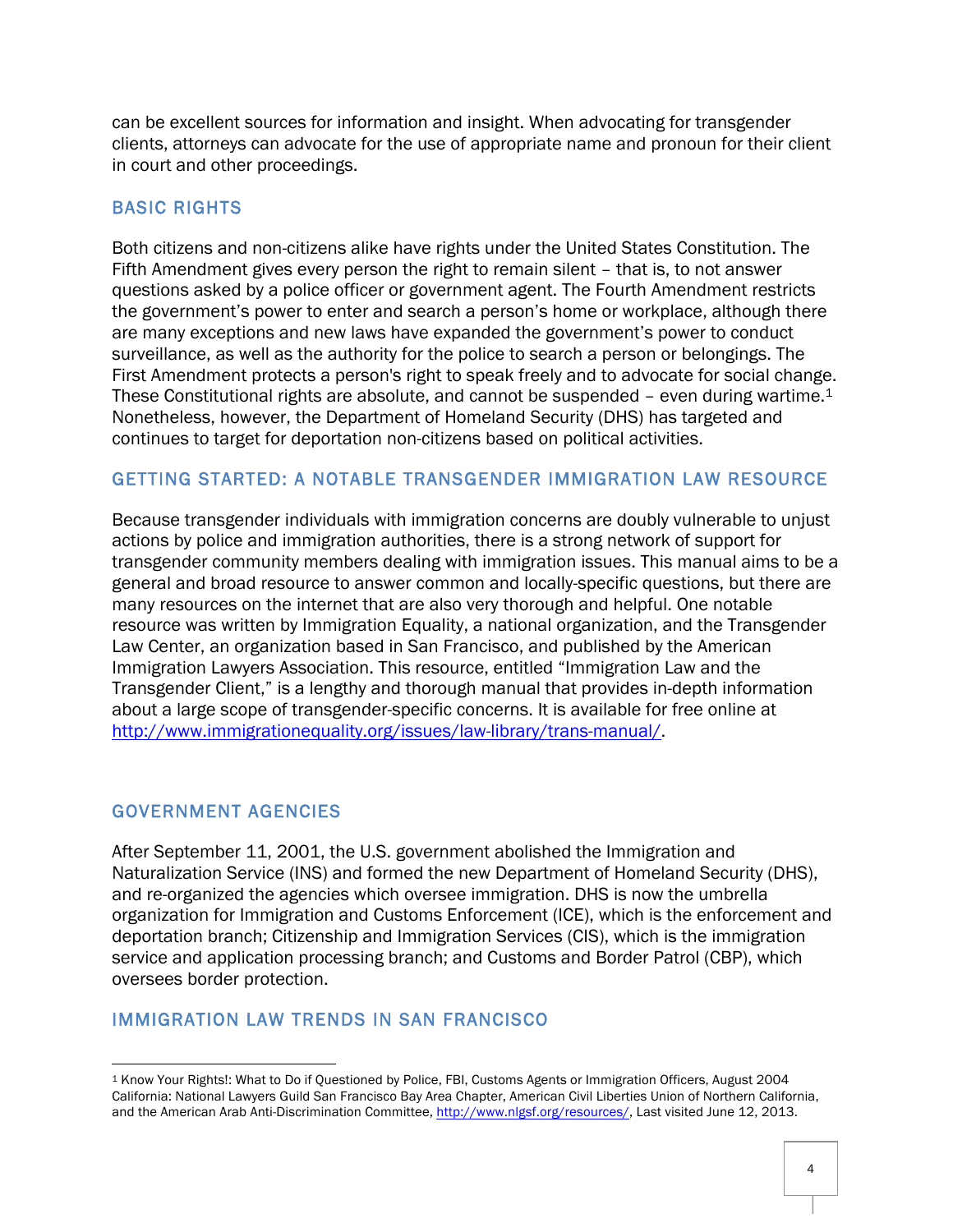#### Immigrant Youth Policy

<u> 1989 - Johann Stein, fransk politik (d. 1989)</u>

Former San Francisco Mayor Gavin Newsom had instituted a policy to report allegedly undocumented minors to Immigration and Customs Enforcement (ICE) for deportation immediately after their arrest, without affording them legal counsel.2 This ran counter to San Francisco's sanctuary city policy. More than 160 young people were referred to ICE for deportation under this policy.

Immigration rights advocates worked hard to lobby the San Francisco Board of Supervisors, which passed a new policy by a veto-proof majority. This new policy gives arrested minors a hearing and requires that the court find that the minor committed a felony before the individual can be referred to ICE. Mayor Edwin Lee instituted the new policy.3 Although it narrowed the circumstances in which a minor could be referred to ICE, it was criticized for only applying to youth with family in the United States. Unaccompanied minors can still be referred to ICE without being convicted of a felony.4

#### Sanctuary City and "Secure Communities," or "S-Comm"

There has been a major change that affects the previous long-standing "Sanctuary City" policy in San Francisco. Under the 1989 Sanctuary City policy, law enforcement was only required to report felony suspects whose legal status could not be confirmed upon booking to federal officials.

On June 1st, 2010, a new program was implemented called "Secure Communities," or "S-Comm." This new program automatically checked the immigration status of anyone who is arrested and fingerprinted for any crime, even *before* a conviction, regardless of the severity of the crime. All people are checked, whether citizens or non-citizens, and their fingerprints are electronically cross-checked against an ICE database. Individuals whose legal status cannot be confirmed are then held in jail for ICE to detain them. This is a federal program that is being implemented across the United States. Currently, immigrant rights groups are lobbying and protesting to persuade local law enforcement not to participate in this program.

At the time of this writing, local San Francisco police are participating in this program, however, the office is only turning undocumented immigrants over to federal immigration authorities if they have a felony conviction or two misdemeanor convictions, or if they've been arrested on suspicion of domestic violence.<sup>5</sup> The Department of Homeland Security has announced that Secure Communities is mandatory and there is no way to opt-out.<sup>6</sup> However, current California Attorney General Kamala Harris contradicted this in December

<sup>2</sup> Heather Knight, No Sanctuary for Supes' Immigrant Youth Law, San Francisco Chronicle, October 21, 2009, http://www.sfgate.com/news/article/No-sanctuary-for-supes-immigrant-youth-law-3214182.php, Last visited June 12, 2013.

<sup>3</sup> Joel Streicker, S.F. Victory for Undocumented-Minor Immigrants, New America Media, May 19, 2011, http://newamericamedia.org/2011/05/local-victory-for-undocumented-minor-immigrants.php, Last visited June 12, 2013. <sup>4</sup> Julianne Hing, San Francisco Narrows Policy on Reporting Immigrant Youth to ICE, Colorlines, May 18, 2011,

http://colorlines.com/archives/2011/05/san\_francisco\_revises\_policy\_on\_reporting\_immigrant\_youth\_to\_ice.html, Last visited June 12, 2013.

<sup>5</sup> Bob Egelko, Sheriffs Divided on Immigration Policy, San Francisco Chronicle, Dec. 6, 2012,

http://www.sfgate.com/bayarea/article/Sheriffs-divided-on-immigration-policy-4098509.php, Last visited June 25, 2013.  $6$  Id.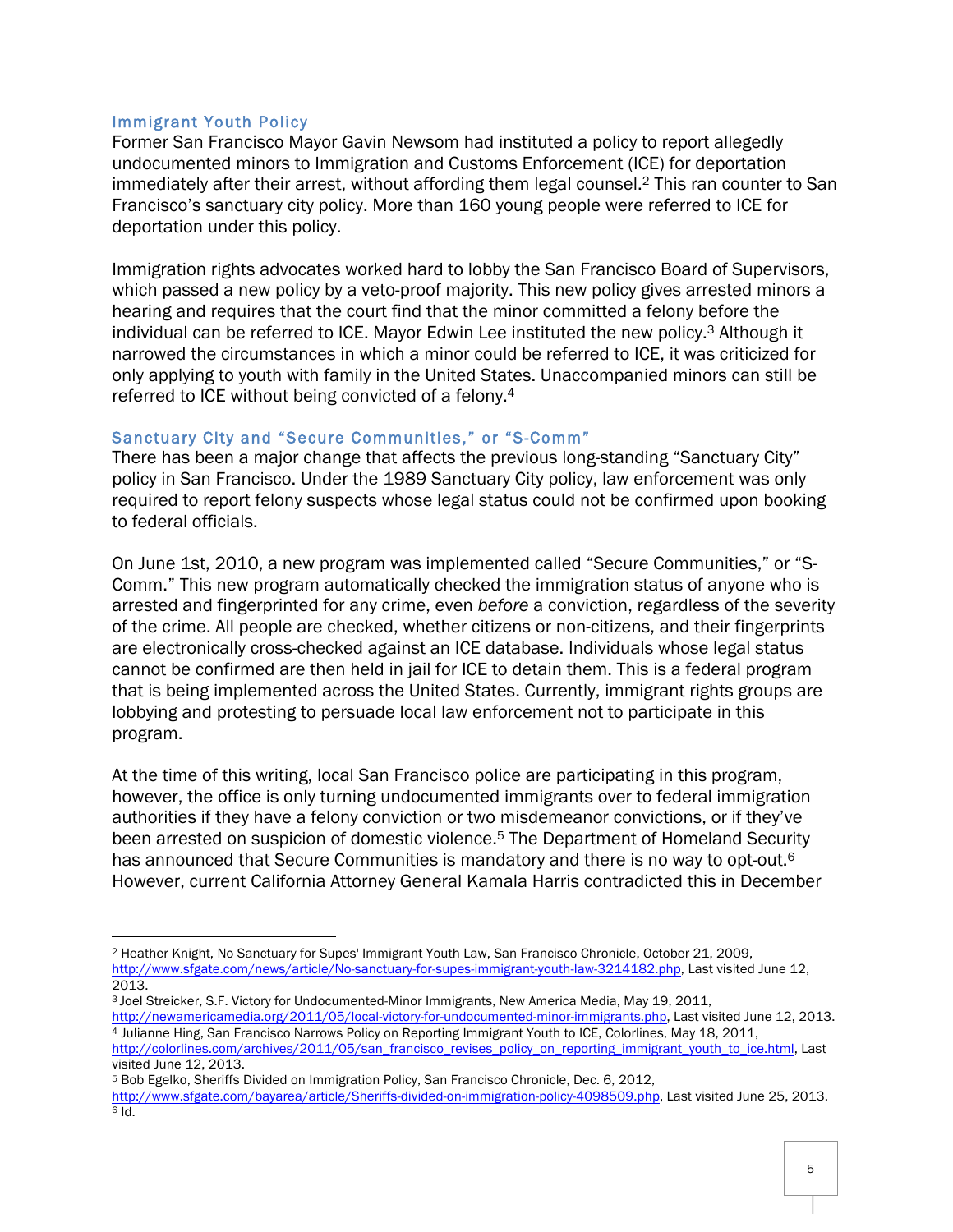of 2012, stating that ICE immigration holds are voluntary, and that local law enforcement officers in California are not required to implement them.7

In May 2013, the Trust Act, which would limit detentions under Secure Communities in California to those convicted of serious felonies, passed the California Assembly. In 2012, however, Governor Brown vetoed a similar bill.<sup>8</sup>

## Car Impounding in San Francisco

<u> 1989 - Johann Stein, fransk politik (d. 1989)</u>

Under current California law, immigrants without a social security number are not eligible for driver's licenses. A bill to allow more immigrants to obtain driver's licenses was passed by the California Assembly in May 2013, but has not been signed as of this writing.<sup>9</sup> When a driver cannot produce a valid driver's license after being stopped in a vehicle, the car can be impounded. A citywide policy mandates that impounded vehicles are automatically impounded for thirty days, with new fees every day that it is impounded.

Local advocates lobbied the San Francisco Police Department (SFPD), and in 2009 SFPD began a new policy that requires police to give a driver who cannot produce a valid license twenty minutes to get someone else who does have a valid license to arrive and drive the vehicle away to prevent impoundment. Community members report that this new policy is not being observed, and individuals are not being given twenty minutes to get someone else to drive the vehicle and avoid impoundment. In 2012, a similar policy was proposed statewide by California Assembly member Fiona Ma, but it was not acted upon by the Senate.

# TRANGENDER DISCRIMINATION IN IMMIGRATION LAW

Until 1990, openly-LGBT immigrants were banned from immigrating to the United States.10 Currently, there is no law expressly prohibiting transgender people from visiting or immigrating to the United States. Nevertheless, gender identity and presentation often play a significant role in a person's ability to immigrate.

Transgender immigrants should be able to obtain identity documents in the "outward, claimed and otherwise documented sex of the applicant."11 Unfortunately, it is often not clear what CIS means by "otherwise documented." Furthermore, CIS has applied this rule unevenly, often (but not always) requiring sex reassignment surgery (SRS) and even failing to

<sup>8</sup> California Bill Would Limit Local Immigrant Detentions, Chicago Sun-Times, May 16, 2013,

<sup>7</sup> Albert Sabate, Legitimacy of Secure Communities Program Weakened, ABC News/Univision, Dec. 12, 2012, http://abcnews.go.com/ABC\_Univision/News/legitimacy-secure-communities-programweakened/story?id=17921778#.UboJmpyZOQI, Last visited June 13, 2013.

http://www.suntimes.com/news/nation/20157726-418/california-bill-would-limit-local-immigrant-detentions.html, Last Visited June 13, 2013.

<sup>9</sup> Chris Megerian, Assembly Bill Would Allow Driver's License for More Immigrants, LA Times, May 29, 2013, http://www.latimes.com/news/local/political/la-me-pc-california-immigrants-drivers-license-20130529,0,5749446.story, Last visited June 13, 2013.

<sup>10</sup> LGBT Immigration Highlights, Out 4 Immigration, http://www.out4immigration.org/history.html, Last visited June 13, 2013.

<sup>11</sup> USCIS Interoffice Memorandum from William R. Yates Re: Adjudication of Petitions and Applications Filed by or on Behalf of, or Document Requests by, Transsexual Individuals (Apr. 16, 2004).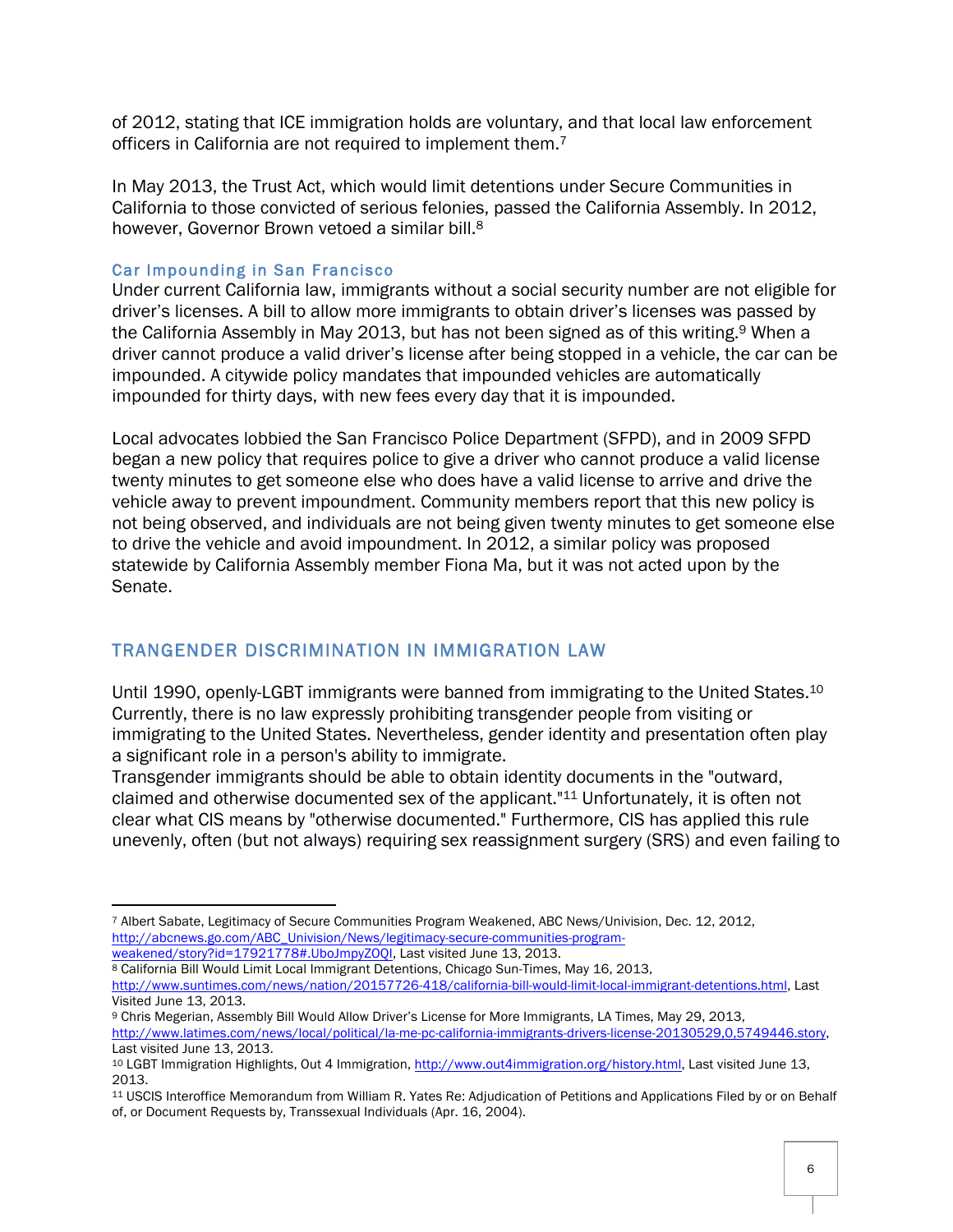correct gender on documents for individuals who have had SRS.12 If a person wishes to change their name after they have already obtained a permanent resident card or naturalization papers, they must provide the government with a court-ordered name change. If a person changed their name prior to receiving immigration papers, they can request that their correct, changed name be used at the time of issuance.13

The Department of State recently issued guidelines for correcting the gender marker on U.S. passports: if all of the required identity documents have the same gender, no medical documentation is required but if there is a discrepancy in the gender marker on required documents, then the applicant must submit a certification from a treating physician.<sup>14</sup>

The following resource is a free guide to changing gender markers on California and federal identity documents developed by the Transgender Law Center: http://transgenderlawcenter.org/issues/id/id-please.

# BINATIONAL COUPLES

<u> 1989 - Johann Stein, fransk politik (d. 1989)</u>

In immigration law, DHS must respect any marriage that is considered valid in the applicant's home country and is not contrary to public policy.15 In the past, because of the Defense of Marriage Act's (DOMA) provisions recognizing only opposite-sex couples as valid marriages, some transgender individuals were asked to provide immigration officials with proof of having undergone a sex reassignment surgery to be eligible for marriage benefits. However, In June 2013, the Supreme Court struck down Section 3 of DOMA in *United States v. Windsor,* holding that the law violated the Fifth Amendment by denying federal benefits and protections to state-sanctioned same-sex marriages.16 This means that bi-national couples living in states where same-sex marriage is legal, or couples who have been legally married abroad, will now likely be recognized as married couples for federal immigration purposes.17 Going forward, the documented sex of a transgender individual will likely be irrelevant with respect to valid marriages and immigration law. In addition, same-sex marriage was re-legalized in California following the Supreme Court's decision in *Hollingsworth v. Perry* to dismiss a challenge to a lower court ruling which found California's state-level ban on same-sex marriage unconstitutional.<sup>18</sup>

http://www.nclrights.org/site/DocServer/transrealities0803.pdf?docID=1301, Last visited June 13, 2013.

<sup>12</sup> Transgender Issues. Immigration Equality, http://www.immigrationequality.org/issues/transgender/, Last visited June 13, 2013.

<sup>13</sup> Trans Realities: A Legal Needs Assessment of San Francisco's Transgender Communities, National Center for Lesbian Rights and the Transgender Law Center, 2003,

<sup>14</sup> Identity Documents, Immigration Equality, http://www.immigrationequality.org/issues/transgender/identity-documents/, Last visited June 13, 2013.<br><sup>14</sup> Matter of Lwin, 16 I. & N. Dec. 1 (BIA 1976); Matter of Darwish, 14 I. & N. 307 (BIA 1973).

<sup>&</sup>lt;sup>16</sup> United States v. Windsor, 570 U.S.\_\_\_ (2013), available at http://www.supremecourt.gov/opinions/12pdf/12-307\_g2bh.pdf.

<sup>17</sup> Immigration and DOMA, Immigration Equality, http://immigrationequality.org/issues/couples-and-families/doma/, Last visited June 26, 2013.

<sup>18</sup> Hollingsworth v. Perry, 570 U.S.\_\_\_\_(2013), *available at* http://www.supremecourt.gov/opinions/12pdf/12- 144\_8ok0.pdf.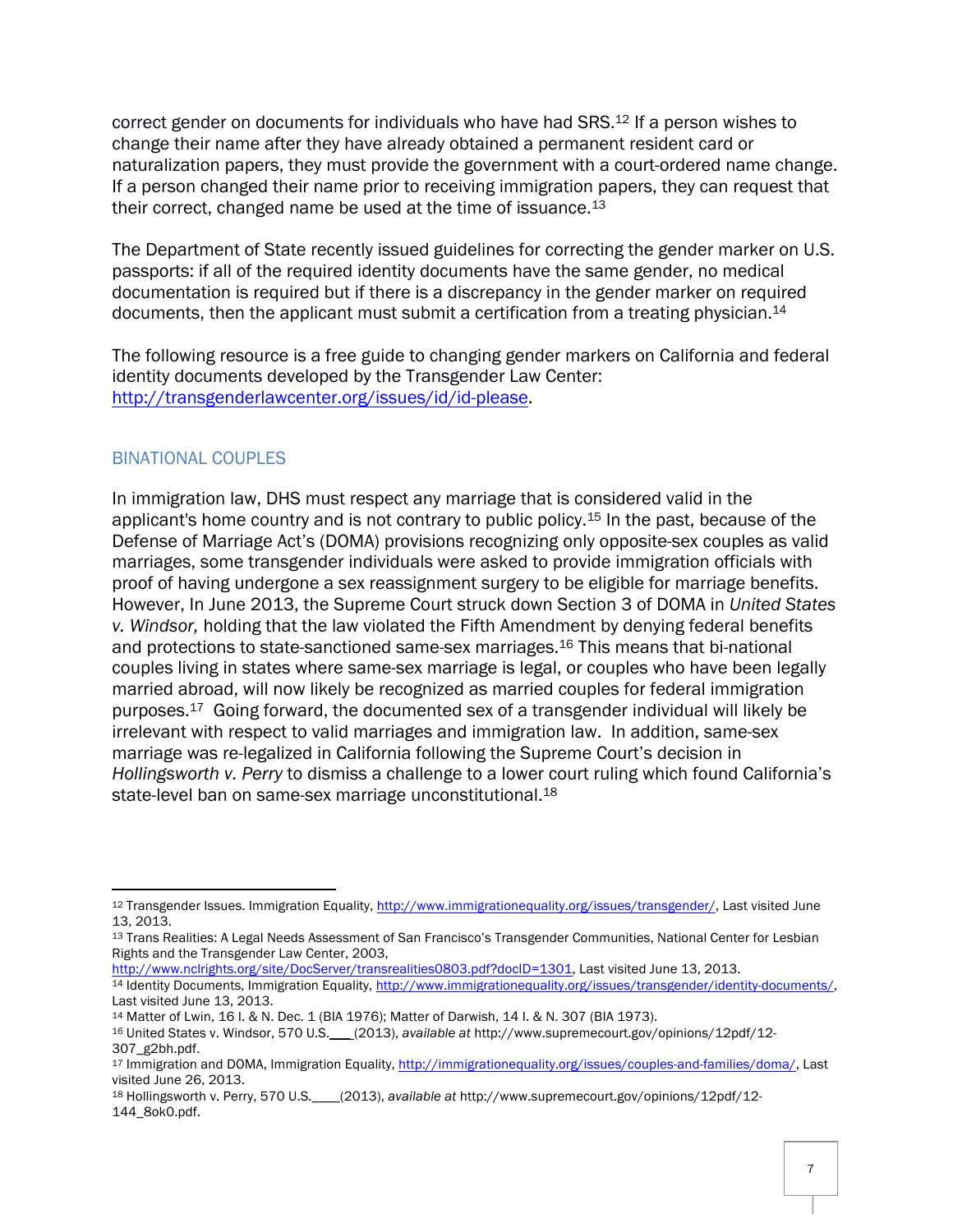## DEFERRED ACTION FOR INDIVIDUALS WHO CAME TO THE U.S. AS CHILDREN

On June 15, 2012, the Obama Administration released a memorandum in response to nationwide calls for an alternative path to citizenship for individuals that were brought into the country as children.19 Though not LGBT-specific, "deferred action" may provide some assistance to transgender individuals that came to the U.S. as children and meet the other eligibility criteria for deferred action. However, there are also several areas of concern with the new policy adopted by the Department of Homeland Security. For instance, the eligibility criteria is very narrow and will likely only apply to a small subset of people. To seek deferred action, the following criteria must be met:

- Came to the U.S. under the age of sixteen;
- Has lived in the United States continuously for at least five years before the date of June 15, 2012, and was present in the U.S. on the date of June 15, 2012;
- Is currently in school, has graduated from high school, has obtained a general education development certificate, or is an honorably discharged veteran of the Coast Guard or Armed Forces of the United States;
- Has not been convicted of a felony offense, a significant misdemeanor offense, multiple misdemeanor offenses, or otherwise poses a threat to national security or public safety; and
- Is not above the age of thirty.<sup>20</sup>

One of the major areas of concern with deferred action is that it is not a pathway to citizenship, as many immigration advocates had hoped. Instead, individuals that meet the above criteria, including members of the LGBT community, might be able to use deferred action as a way to temporarily slow down the removal process and/or receive work authorization during the period of deferred action. The memo clearly states that the new policy does not confer a "substantive right, immigration status or pathway to citizenship."21

Furthermore, even if someone qualifies for deferred action, the memo only encourages the exercising of "prosecutorial discretion," meaning that cases will be reviewed on an individual basis, giving the Department of Homeland Security wide latitude in deciding who should receive relief and who should not.

The National Lawyers Guild strongly suggests seeking the advice of an experienced immigration attorney before considering submitting an application for deferred action because, in some cases, it could jeopardize an individual's immigration case.

# IMMIGRATION STATUS AND EDUCATIONAL ACCESS

Immigration status and access to higher education can be a serious issue for immigrants, especially individuals who came to the United States as children. Anecdotal evidence seems to indicate that transgender and gender nonconforming youth are disproportionately more

<sup>19</sup> U.S. Department of Homeland Security Memo from Janet Napolitano Re: Exercising Prosecutorial Discretion with Respect to Individuals Who Came to the United States as Children, http://www.dhs.gov/xlibrary/assets/s1-exercising-prosecutorialdiscretion-individuals-who-came-to-us-as-children.pdf, Last visited June 13, 2013. 20 *Id.*

<sup>21</sup> *Id.*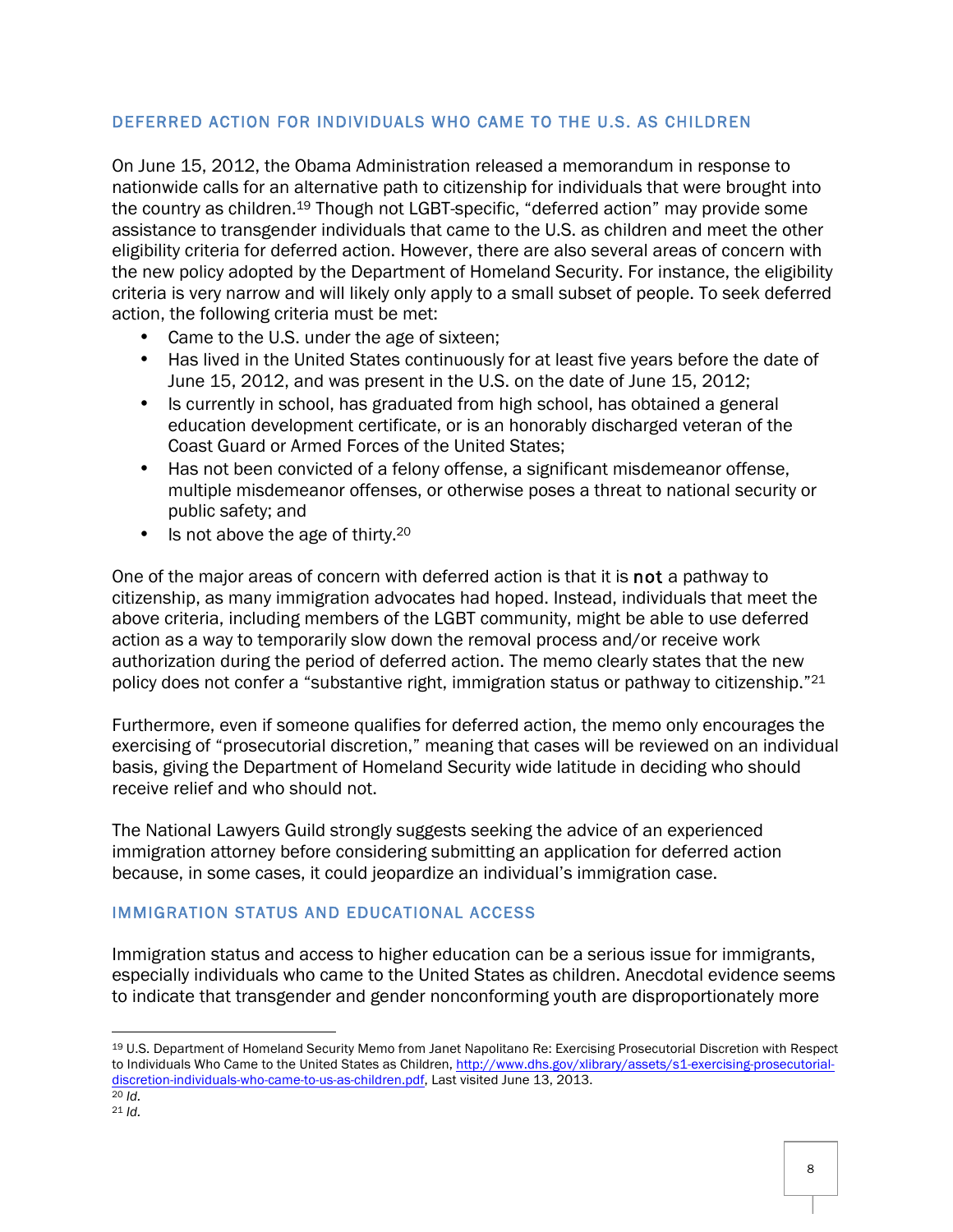likely to immigrate to the U.S. without the presence of an adult in order to escape the pervasive violence and discrimination they faced in their home countries. However, documented and undocumented students alike also face significant financial barriers and other challenges in pursing their education once they arrive in the United States, oftentimes due to lack of family support and restrictions on their ability to obtain financial aid and instate tuition.

However, in California, the passage of the Dream Act of 2011 makes undocumented and documented students in California eligible for in-state tuition (usually much lower than tuition for international students and students from other states) and private scholarships.<sup>22</sup> Starting April 2, 2012 (application dates: January 1 – March 2), they may also be able to access educational funding in the form of University of California (UC) and California State University (CSU) grants, California Community College Board of Governor's fee waiver, Cal Grants, and other state-administered financial aid by submitting a Dream Act Application to the state student aid commission.<sup>23</sup>

As of June 2013, no version of the Dream Act has yet passed at the federal level. However, sixteen states currently allow undocumented students to attain in-state tuition at public universities. Only three of these states – California, Texas, and New Mexico – allow undocumented students to access state-funded financial aid.24

# ASYLUM

Asylum is a legal mechanism for protecting immigrants who know or believe that they will be harmed if they return to their home countries. People who are granted asylum are allowed to stay in the United States, get a work permit, have access to some public benefits, and eventually apply for a green card. In general, serious risks of harm to an individual in their home country because of sexual orientation or gender identity will be recognized by the courts and create a claim for asylum.25 Deciding whether to apply for asylum, however, is sometimes a tough decision. If the applicant is given asylum, that person would be able to stay in the U.S. and to apply for several public benefits. If the applicant does not win asylum, however, the individual might eventually be ordered to leave the U.S. and return to that person's home country. Applying for asylum if the applicant has a weak case can be very risky. For some people, it is better if they do not apply. Ideally, the decision should be made after having spoken to an immigration attorney or accredited representative.

## Applying for Asylum

<u> 1989 - Johann Stein, fransk politik (d. 1989)</u>

A person can affirmatively apply for asylum before the local asylum office or, if they are in deportation proceedings, before the immigration judge. If the person applies affirmatively

<sup>22</sup> California Dream Act of 2011 FAQ's, California Student Aid Commission,

http://www.csac.ca.gov/pubs/forms/grnt\_frm/cal\_grant\_dream\_act\_faqs.pdf, Last visited June 13, 2013.

<sup>23</sup> California Dream Act Application, California Student Aid Commission, https://dream.csac.ca.gov/, Last visited June 13, 2013.

<sup>24</sup> Undocumented Student Tuition: State Action, National Conference of State Legislatures, http://www.ncsl.org/issuesresearch/educ/undocumented-student-tuition-state-action.aspx, Last visited June 13, 2013.

<sup>25</sup> Hernandez-Montiel v. INS, 225 F.3d 1084, 1099 (9th Cir. 2000).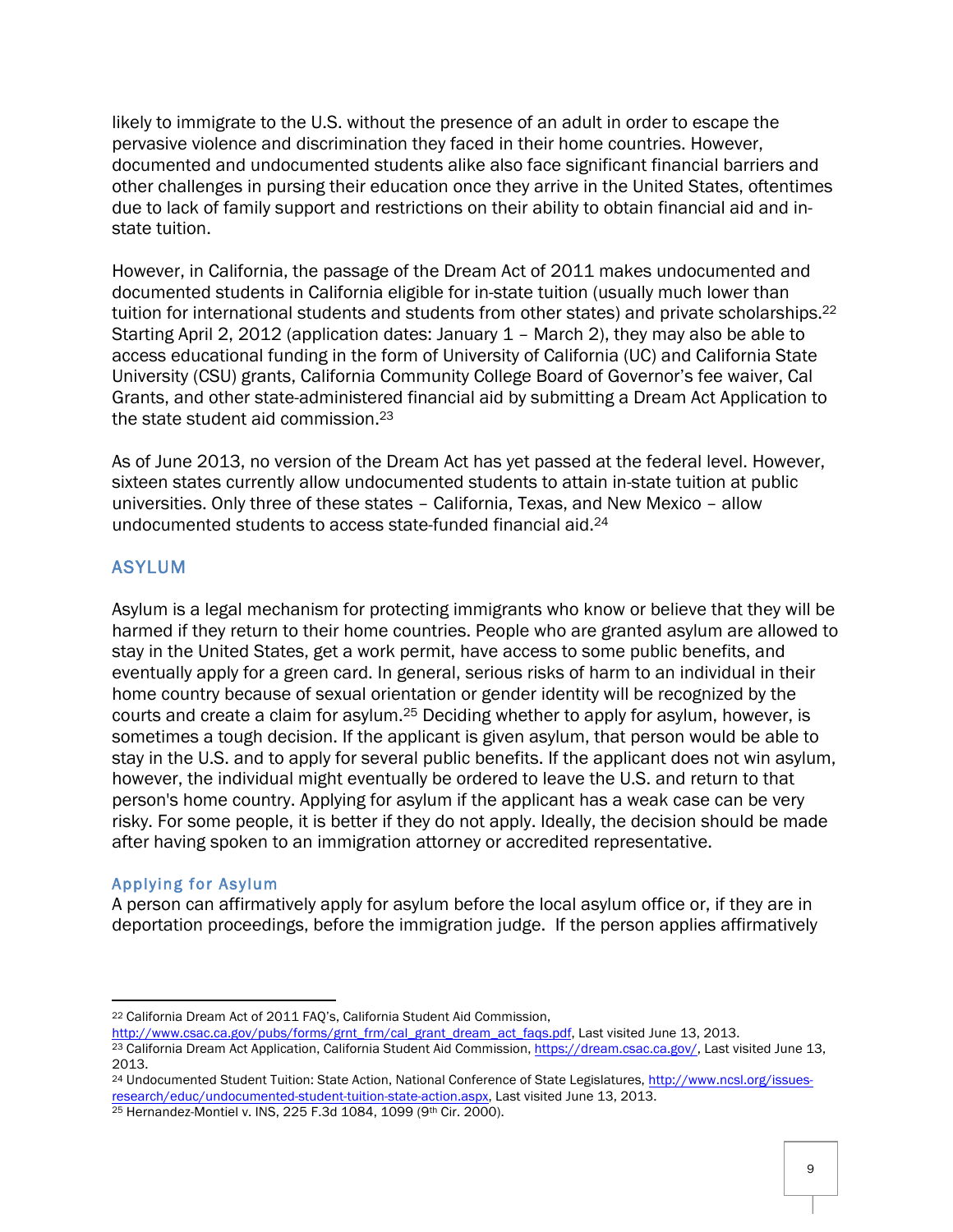and the asylum officer does not grant asylum, the person's case is referred to an immigration court which is part of the Executive Office for Immigration Review (EOIR).<sup>26</sup>

Emilia Bardini, Director of the San Francisco Asylum Office, states that the office weighs each case on its individual merits. It handles around 3,000 cases each year, with 5-10% being claims based on sexual orientation or gender identity, 90 percent of which are from men and 70-80% from Mexico. The most frequent LGBT asylum cases involve forced psychiatric treatments, forced marriage, harms experienced as children and from family members.

There are many resources and legal service providers that can help someone assess the merits of their claims for asylum, withholding of removal, or relief under the United Nations Convention Against Torture. Some names of such providers in California, including the San Francisco Bay Area, are available on the immigration courts' website: http://www.justice.gov/eoir/probono/freelglchtCA.pdf.

To apply for asylum, applicants must prove:

(1) that she or he has well-founded fear of persecution or has suffered past persecution;

(2) that such persecution is on account of race, religion, nationality, membership in a particular social group or political opinion, and;

(3) that asylum should be granted in the exercise of discretion.27

To qualify for asylum, applicants need to prove a well-founded fear of persecution. The U.S. Supreme Court has held that a "well-founded" fear means a "reasonable" fear of actual persecution, which means that someone with only a one in ten chance of persecution may be eligible for asylum.28

In order to prove a *well-founded fear* of persecution, the alien must show:

(1) that she or he possesses a belief or characteristic a persecutor seeks to overcome in others by means of punishment of some sort;

(2) the persecutor is already aware, or could become aware, that she or he possesses this belief or characteristic;

(3) the persecutor has the capability of punishing the alien, and;

(4) the persecutor has the inclination to punish the alien.29

The Supreme Court has held that individuals seeking asylum "must prove specific facts through objective evidence to prove either past persecution or good reason to fear future persecution."30 Additionally, the government of the applicant's home country must either be the persecutor or unable/unwilling to offer protections against persecution at the hands of

<sup>26</sup> Immigration Court Proceedings, Immigration Equality Asylum Manual, Immigration Equality, 2006, http://immigrationequality.org/issues/law-library/lgbth-asylum-manual/immigration-court-part-1/http://immigrationequality.org/issues/law-library/lgbth-asylum-manual/immigration-court-part-1/, Last visited June 13, 2013.

<sup>27</sup> INA § 101(a)(42)(A); 8 U.S.C. § 1101(a)(42)(A).

<sup>&</sup>lt;sup>28</sup> Immigration and Naturalization Service v. Cardoza-Fonseca, 480 U.S. 421, 430 (1987).<br><sup>29</sup> *Id.* at 457.<br><sup>30</sup> Immigration and Naturalization Service v. Cardoza-Fonseca, 480 U.S. 421 (1987).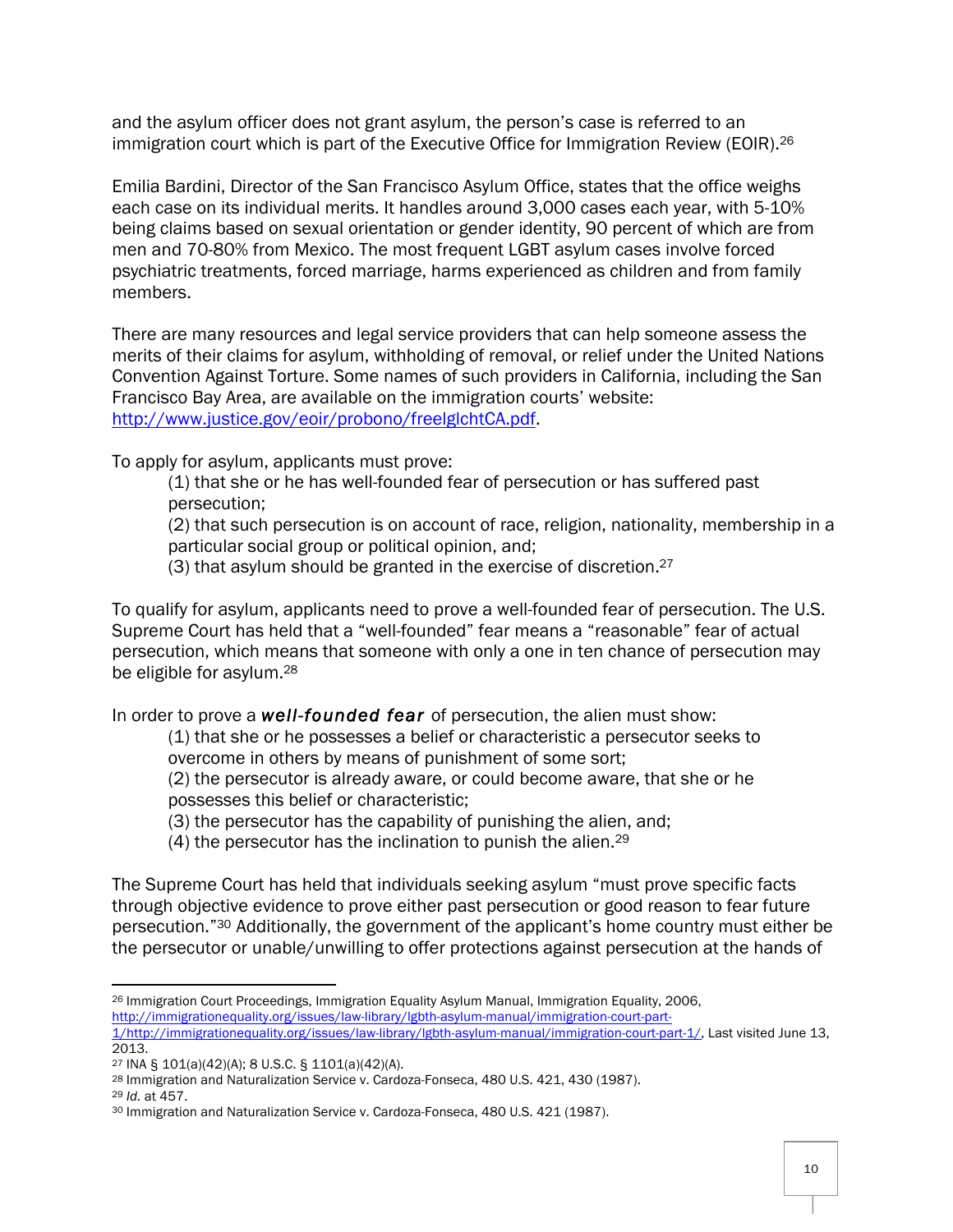another. Though not defined expressly by statute, courts have defined "particular social group" to mean that the characteristic that defines the group "must be one that the members of the group either cannot change, or should not be required to change because it is fundamental to their individual identities or consciences."<sup>31</sup> The Ninth Circuit has interpreted "social group" to extend broadly to many groups.32

Courts have determined that sexual orientation qualifies an applicant as part of a particular social group, but have not ruled on whether transgender people meet this requirement.<sup>33</sup> Some transgender people identify as gay or lesbian, and therefore could argue that their persecution is based on sexual orientation. Those who do not identify as homosexual or gay might still present an argument based on sexual orientation, arguing that they are persecuted against because of their perceived sexual orientation. Absent either of these two arguments, transgender people still have a strong argument for proving that being transgender classifies them in a particular social group. In fact, courts have recognized that male-bodied people who sleep with men and have female gender identities constitute a social group and may be persecuted because of this identity.<sup>34</sup>

Certain factors in an application for asylum might cause a dismissal. An applicant must apply for asylum within one year of that person's last arrival in the United States.<sup>35</sup> The DHS requires the applicant to mail in the application before the one year deadline. It is safest to mail it at least several weeks before the deadline. Under certain circumstances, an applicant may still apply for asylum even if it has been more than one year since last entry into the US. If the individual can show either the existence of changed circumstances that materially affect eligibility for asylum or extraordinary circumstances that justify the delay in filing, the applicant may still be eligible for asylum.<sup>36</sup> However, these situations are rare. Some examples may include:

- HIV positive status as a material change in circumstances
- Turning 21 on an asylum application and losing derivative status
- Coming out as LGBT as a material change in circumstances
- Trauma and depression
- A pending immigration visa petition such as an I-140 labor certification can also be an extraordinary circumstance excusing failure to file within the one-year time period.

A criminal record is another factor that might stand in the way of a successful application for asylum. The government will deny asylum to anyone who has been convicted of an "aggravated felony."37 In this case, the applicant should talk to a lawyer to see if the person

<sup>32</sup> Sanchez-Trujillo v. Immigration and Naturalization Service, 801 F.2d 1571, 1576 (Ninth Cir. 1986).

<sup>31</sup> Matter of Acosta, 19 I. & N. Dec. 211, 233 (BIA 1985).

<sup>33</sup> Matter of Toboso-Alfonso, 20 I. & N. Dec. 819, 822 (BIA 1990).

<sup>34</sup> Hernandez-Motiel v. Immigration and Naturalization Service, 225 F.3d 1084 (9th Cir. 1997); *see also* Reyes-Reyes v. Ashcroft, 384 F.3d 782 (9th Cir. 2004).

<sup>35</sup> 8 U.S.C. § 1158(a)(2)(B).

<sup>36</sup> 8 C.F.R. §208.4(a)(2)(ii).

<sup>37</sup> 8 U.S.C. § 1158(b)(2)(B)(i). Whereas the term "aggravated felony" may sound as if it includes only the most serious violent crimes, under the definition provided by the Immigration and Nationality Act, even theft offenses with a penalty of more than one year in prison, illegal gambling, and fraud are generally considered aggravated felonies. 8 U.S.C. § 1101(a)(43).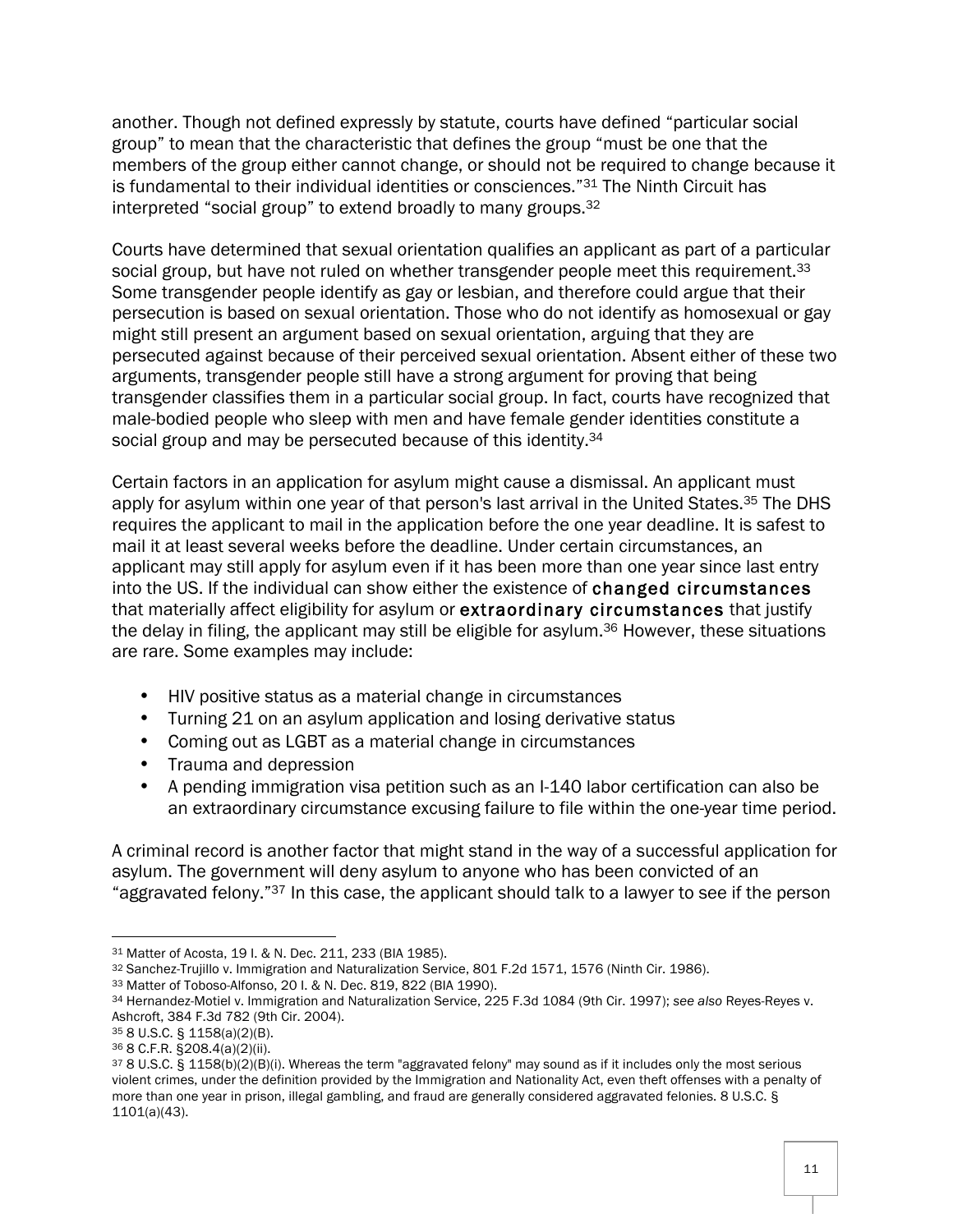still qualifies for asylum or the person qualifies for other relief, such as withholding of removal or relief under the UN Convention Against Torture. Ideally, in this situation, the immigration lawyer will communicate with the criminal defense attorney who helped with the criminal case. It is important that the applicant be as forthcoming about his or her criminal past as possible. The lawyer needs to know about every arrest in order to provide the most accurate advice to the individuals. If the attorney is unaware of an arrest, this can negatively impact an asylum case. If the immigration judge denies an application for asylum, the person has the right to appeal this decision to the Board of Immigration Appeals, whose members are also appointed by the Justice Department. In addition, DHS can appeal an immigration judge's decision granting asylum. If the BIA holds that the person is not eligible for or does not merit asylum (or other immigration relief), the person can appeal to a U.S. court of appeals.

#### Work Permits

To apply for an Employment Authorization Document (EAD), individuals must use Form I-765. It is difficult for applicants to get a temporary work permit during their asylum application period.38 If an applicant has not received a decision after 150 days from the date of filing, the individual can apply for a work permit.<sup>39</sup> Most applicants do not get any kind of work permit until after winning asylum. After winning asylum, an individual no longer needs a special Employment Authorization Document to work, and may obtain a social security number that will serve as proof of legal status for work.<sup>40</sup>

## Getting Legal Help

 

Because asylum law is confusing and because everything an applicant says or gives to the DHS may become a part of her or his asylum record, it is strongly encouraged that an applicant talk to a lawyer before sending anything to DHS. If the one year filing deadline for asylum is coming up or has already passed, the applicant should get legal help immediately.

Applicants should be aware that some people who say they are immigration experts are not experts and may not even be lawyers. Sometimes asylum applicants will pay a *notario* or paralegal to help them apply for asylum. Using these kinds of services is often a mistake. Many times these people can ruin a person's chances for asylum. If you want to use one of these businesses or think you were harmed by one of them, call the Anti-Fraud Unit of the Immigrant Legal Resource Center at (415) 255-9499, extension 6263.

The most important thing a person can do for his or her attorney is to be as honest as possible. If an applicant meets with someone from the Asylum Program at the Immigrant Legal Resource Center or hires a private lawyer on his or her own, anything he or she says to that lawyer is confidential. That means that this lawyer is not allowed to tell this information to the U.S. government or to anyone else without the permission of the applicant. Speaking

Ilona Bray. When Can Asylum Applicants Get a Work Permit?, Nolo Law for All, http://www.nolo.com/legalencyclopedia/asylum-applicants-work-permit-timing-32297.html, Last visited June 25, 2013.

<sup>39</sup> Asylum Eligibility and Applications Frequently Asked Questions (FAQ), USCIS - U.S. Citizenship and Immigration Services, http://www.uscis.gov/portal/site/uscis/menuitem.5af9bb95919f35e66f614176543f6d1a/?vgnextoid=2ca80efdea7fe0 10VgnVCM1000000ecd190aRCRD&vgnextchannel=f39d3e4d77d73210VgnVCM100000082ca60aRCRD, Last visited June 13, 2013.

<sup>40</sup> Obtaining an Employment Authorization Document, Immigration Equality Asylum Manual, 2006, http://immigrationequality.org/issues/law-library/lgbth-asylum-manual/obtaining-an-employment-authorizationdocument/, Last visited June 13, 2013.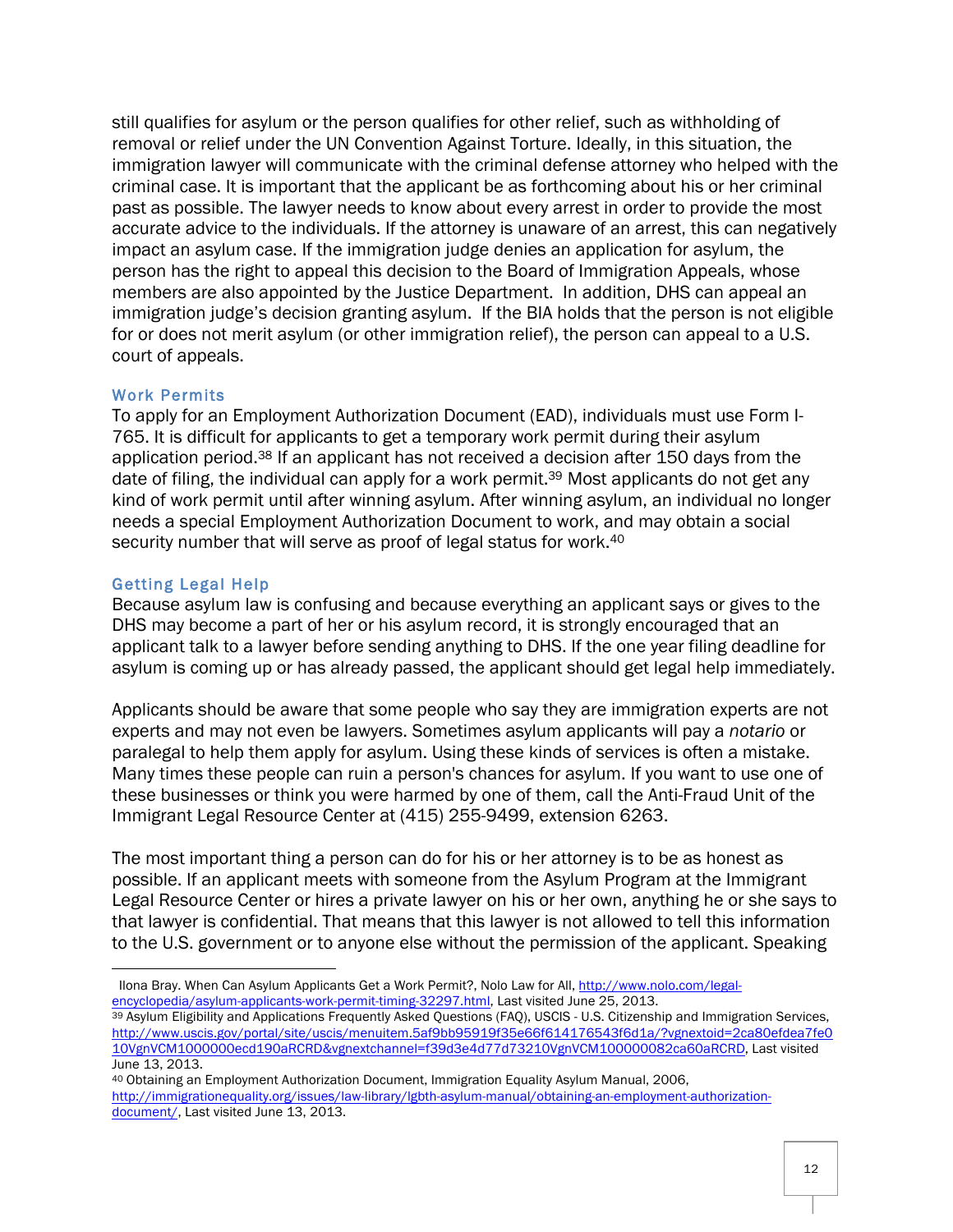with an attorney is also a good way to calm fears about the risk of applying for asylum. It is very helpful for an applicant to collect documents for the case. Some helpful documents include pictures from when the applicant lived in his or her home country, a birth certificate or identity card, and letters from relatives or friends that will help prove the case. These documents are not necessary, but can be helpful. The Asylum Program at the Immigrant Legal Resource Center is a good resource for obtaining "country packets." These packets contain information about different countries' persecution of people based on sexual orientation and/or HIV status.

# ALTERNATIVES TO ASYLUM

If an applicant cannot get asylum, there may be other ways for the person to stay in the United States if the individual fears harm upon returning. The applicant should ask a lawyer about "Withholding of Removal" and "The Convention Against Torture." These other options may allow an applicant to stay in the U.S. legally and get a work permit. The applicant will not get all of the benefits of asylum, but both are potential options if the person does not qualify for asylum.

## Withholding of Removal<sup>41</sup>

<u> 1989 - Johann Stein, fransk politik (d. 1989)</u>

Withholding of removal is an alternative form of relief that might be available to someone facing persecution in his or her home country.<sup>42</sup> In order to be granted withholding of removal, an applicant must meet a higher standard than for asylum. Courts have held that the applicant must show that there is at least a 51% likelihood of suffering future persecution in the applicant's country of origin, as compared to a likelihood of at least 10% in asylum cases.<sup>43</sup> It can only be granted by an immigration judge, not by an asylum officer.

It is common practice for applicants to file for asylum and withholding of removal, both of which can be done with the I-589 form. Unlike asylum, withholding of removal is not subject to a one-year filing deadline and may be available for applicants who have been convicted of an aggravated felony. Further, granting withholding of removal is mandatory if the applicant can show a clear probability of facing persecution in that person's home country.44

An applicant who has won withholding does not receive as many benefits as an applicant who was granted asylum. The individual can seek work authorization, but will not be able adjust citizen status to become a legal permanent resident, nor become a citizen. Additionally, a winner of withholding can never travel internationally, and does not have the ability to petition for derivative status for immediate relatives.

# Examples of Cases Under Withholding of Removal

<sup>41</sup> Most of the information in this section is taken from Immigration Equality Asylum Manual, Immigration Equality, http://www.immigrationequality.org/issues/law-library/lgbth-asylum-manual/, Last visited June 13, 2013.

<sup>42</sup> To qualify for withholding, an applicant must show that life or freedom would be threatened in the country of proposed removal because of race, religion, nationality, membership in a particular social group, or political opinion. INA § 241(b)(3); 8 U.S.C. § 1101(b)(3).

<sup>43</sup> Immigration and Naturalization Service v. Cardoza-Fonseca, 480 U.S. 421 (1987).

<sup>44</sup> Immigration and Naturalization Service v. Stevic, 467 U.S. 407, 430 (1984).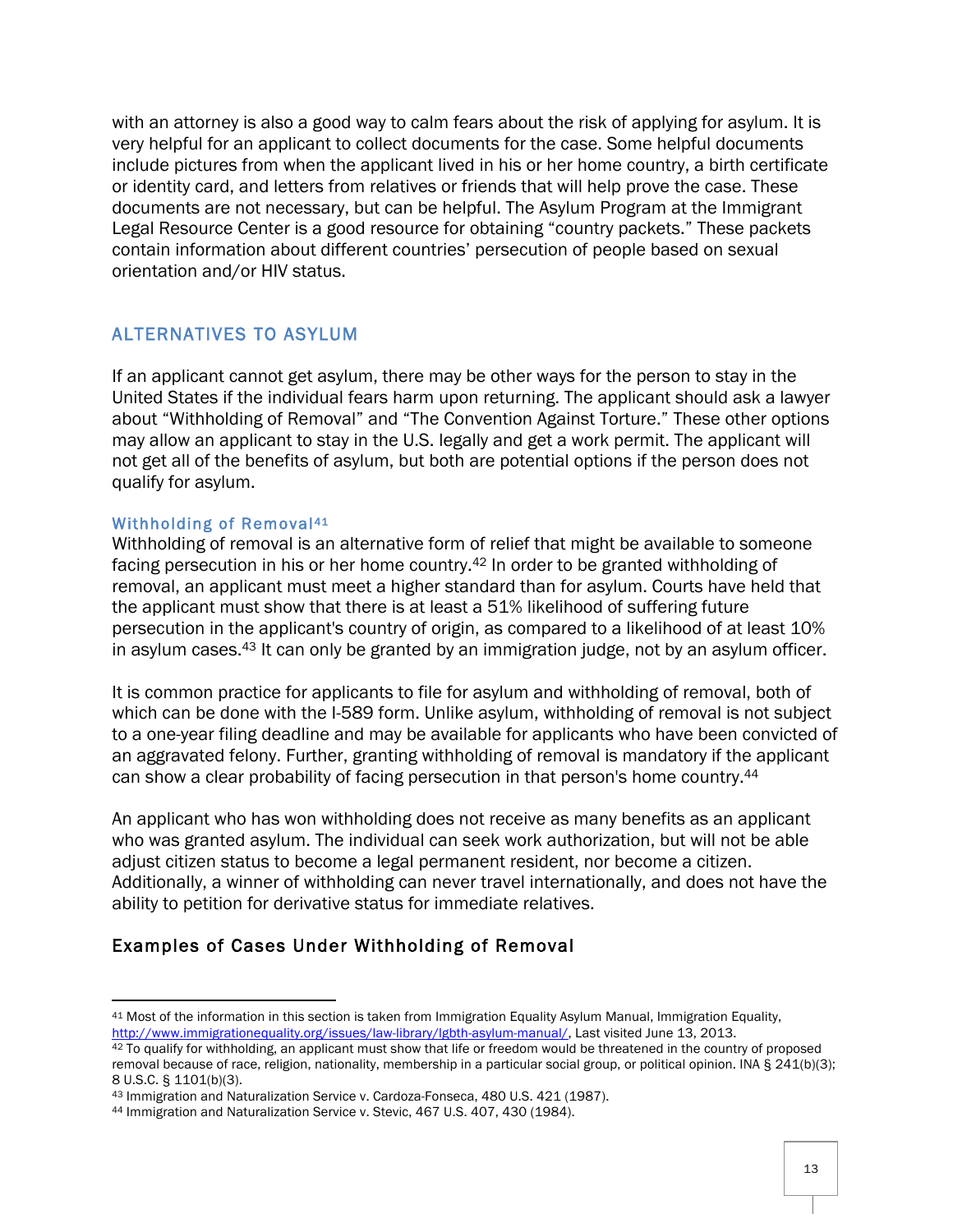- *Molathwa v. Ashcroft,* the Eighth Circuit found that there was not enough evidence demonstrating that Molathwa, a gay man from Botswana, would more likely than not be subject to persecution if returned to Botswana. Molathwa had missed the oneyear filing deadline, and the Court determined that an incident where the police entered Molathwa's apartment without a warrant, the beating of a friend by relatives on the basis of his sexual orientation, and the incarceration of a gay man for two days who was caught engaging in sexual activity with another man did not amount to a pattern of harassment of homosexuals in Botswana. 45
- In the *Matter of Toboso-Alfonso,* a gay Cuban man who had been forced to report regularly to the government and had been forced to attend a labor camp, did meet the heightened standard for withholding.46

#### The Convention Against Torture<sup>47</sup>

Relief under the Convention Against Torture (CAT) is the third form of relief an individual fearing persecution can seek. An applicant bears the burden of demonstrating that torture is more likely than not if the applicant is removed to the country of origin. The Board of Immigration Appeals has found that torture "must be an extreme form of cruel and inhuman punishment" that "must cause severe pain or suffering" and be intentionally inflicted.48 There are no bars to eligibility for relief under CAT. Therefore, since the treaty itself does not contain any bars to its mandate of non-return, aggravated felons can make claims for relief if they fear torture. Additionally, an applicant is not required to establish that her fear of torture is on account of membership in a particular social group. However, the United Nations Committee Against Torture has consistently held that the existence of a consistent pattern of gross, flagrant, or mass violations of human rights in a particular country does not, as such, constitute sufficient grounds for determining that a particular person would be in danger of being subjected to torture upon return to that country.

Immigration regulations create two separate types of protection under CAT.49 The first type of protection is a new form of withholding of removal under CAT. Withholding under CAT prohibits the return of an individual to that person's home country. It can only be terminated if the individual's case is reopened and DHS establishes that the individual is no longer likely to be tortured in his or her home country. The second type of protection is called deferral of removal under CAT. Deferral of removal under CAT is a more temporary form of relief. Deferral of removal under CAT is appropriate for individuals who would likely be subject to torture, but who are ineligible for withholding of removal. It can be terminated more quickly and easily than withholding of removal if the individual is no longer likely to be tortured if forced to return to his or her home country. Additionally, an individual granted deferral of removal under CAT may be detained by the DHS if an individual is deemed to be a threat to the community.

## Examples of Cases under CAT

 

<sup>45</sup> Molathwa v. Ashcroft, 390 F.3d 551 (8th Cir. 2004).

<sup>46</sup> Matter of Toboso-Alfonso, 20 I. & N. Dec. 819 (BIA 1990).

<sup>47</sup> Most of the information in this section is taken from Immigration Equality Asylum Manual, Immigration Equality, http://www.immigrationequality.org/issues/law-library/lgbth-asylum-manual/, Last visited August 1, 2012. <sup>48</sup> Matter of J-E-, 23 I. & N. Dec. 291, \*15, \*16 (BIA 2002).

<sup>49</sup> 8 C.F.R. §§ 208.16, 208.17.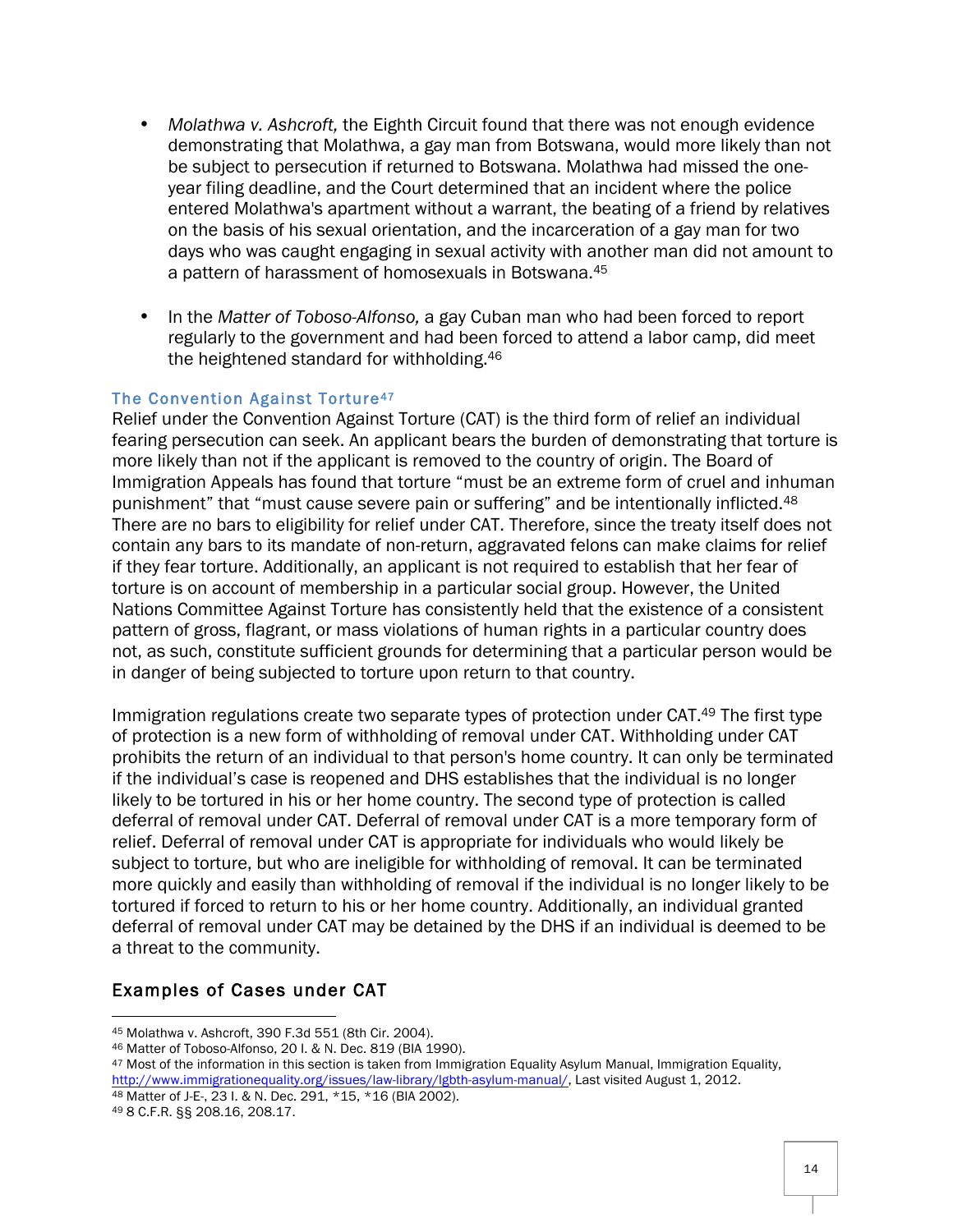- Lawrence Eneh, a parolee from Nigeria, was convicted of a federal offense, sentenced to 36 months imprisonment, and placed in removal proceedings. Eneh testified that he would be imprisoned upon return and intentionally deprived of necessary medications while in prison as a form of punishment for having AIDS. In *Eneh v. Holder,* the sole issue on appeal to the Ninth Circuit was whether the BIA erred in denying Eneh deferral of removal under CAT. The Ninth Circuit vacated and remanded the BIA's decision, stating that both the Immigration Judge and the BIA had failed to acknowledge and analyze testimony and documentary evidence that Eneh would be individually and intentionally targeted for mistreatment because of his HIV status and associated medical problems.50
- In *Reyes-Reyes v. Ashcroft,* the Ninth Circuit ruled that the term "government acquiescence" was broad enough to include the government's failure to address severe physical abuse inflicted by non-government actors. The case involved a transgender woman who was kidnapped, severely beaten, and raped by a group of men. In addition, she was also threatened by her abusers and feared retaliation if she reported the crimes.<sup>51</sup>

## Temporary Protected Status and Deferred Enforced Departure

Temporary Protected Status (TPS) may be granted to people who originate from countries that the DHS has designated as having "ongoing armed conflict, an environmental disaster, or other extraordinary and temporary conditions."52

TPS is designated for specific and limited periods of time. Individuals who benefit from TPS protection may remain and work in the United States during this time, but may not apply for permanent residence. At the end of the designated period, their immigration status reverts to the same status they held before receiving TPS. As of June 2013, the countries granted TPS are El Salvador, Haiti, Honduras, Nicaragua, Somalia, Sudan, South Sudan, and Syria.53

Deferred Enforced Departure (DED) is a temporary and discretionary administrative stay of removal granted by Presidential order to individuals from designated countries.54 This rarelyused form of protection allows individuals to remain in the United States and to obtain work permits. Liberian nationals have been granted DED from October 1, 2007, through September 30, 2014. 55

<sup>50</sup> Eneh v. Holder, 601 F.3d 943 (9th Cir. 2010).

<sup>51</sup> Reyes-Reyes v. Ashcroft, 384 F.3d 782 (9th Cir. 2004).

<sup>52</sup> Department of Homeland Security, US Citizenship and Immigration Services, Temporary Protected Status & Deferred Enforced Departure, 2011,

http://www.uscis.gov/portal/site/uscis/menuitem.eb1d4c2a3e5b9ac89243c6a7543f6d1a/?vgnextoid=390d3e4d77d7 3210VgnVCM100000082ca60aRCRD&vgnextchannel=390d3e4d77d73210VgnVCM100000082ca60aRCRD, Last visited June 25, 2013.

<sup>53</sup> Countries Currently Designated for TPS, Temporary Protected Status, U.S. Citizenship and Immigration Services, June 18, 2013, http://www.uscis.gov/tps.

<sup>54</sup> Department of Homeland Security, *supra* note 62.

<sup>55</sup> Deferred Enforced Departure, US. Citizenship and Immigration Services, May 20, 2013,

http://www.uscis.gov/portal/site/uscis/menuitem.eb1d4c2a3e5b9ac89243c6a7543f6d1a/?vgnextoid=390d3e4d77d7 3210VgnVCM100000082ca60aRCRD&vgnextchannel=390d3e4d77d73210VgnVCM100000082ca60aRCRD, Last visited June 25, 2013.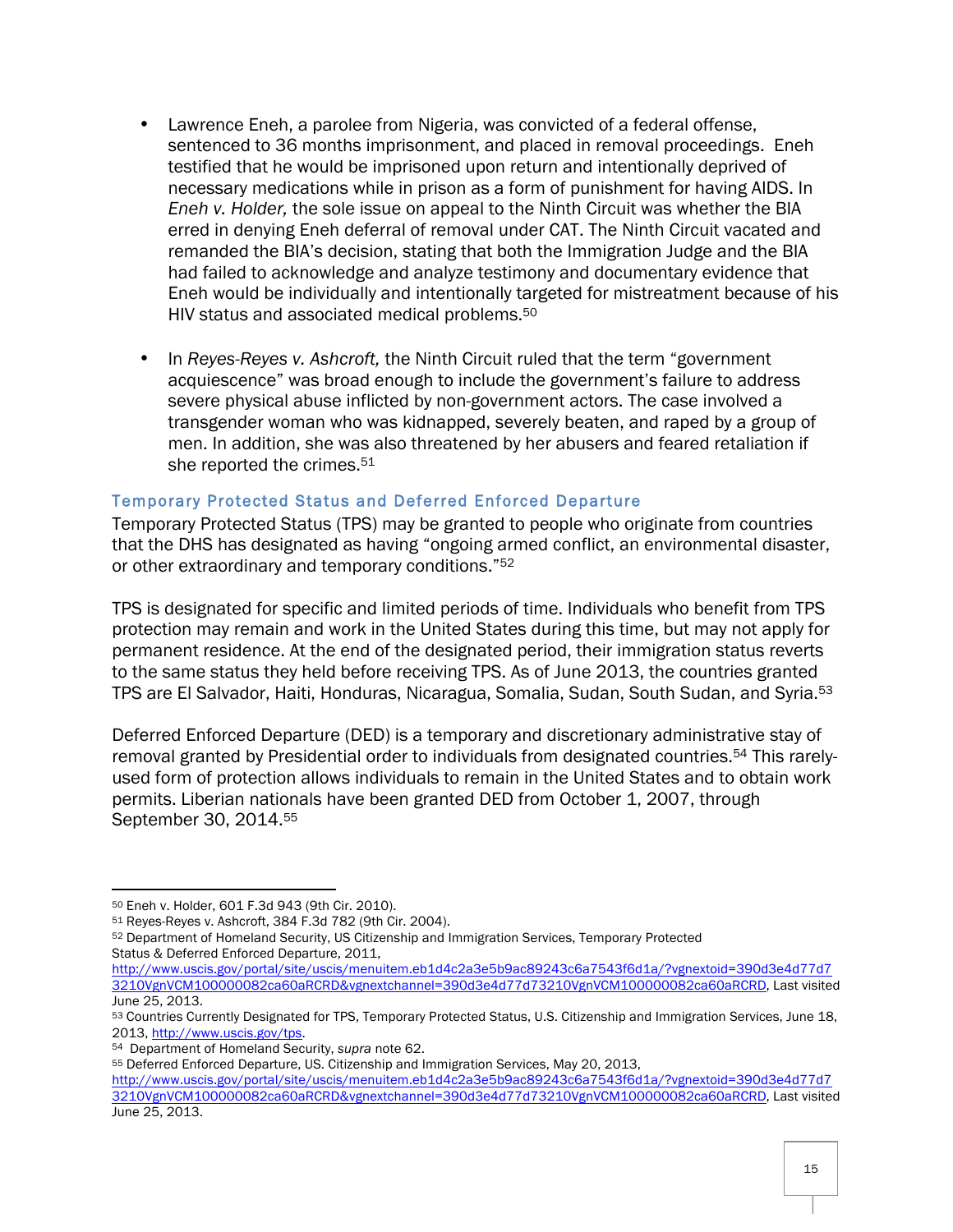## HIV EXCLUSION

Prior to July 30, 2008, people with HIV were excluded from immigrating to, or even visiting, the United States. On July 30, 2008, President Bush signed into law the President's Emergency Plan for AIDS Relief, which repealed the ban on HIV-positive tourists and immigrants in the United States. When an HIV positive person wanted to travel to the United States or apply for legal permanent resident status, she or he needed to still obtain a waiver of inadmissibility. On January 4, 2010, the HIV ban was finally lifted, and new regulations published by the Department of Health and Human Services became law.56 These regulations officially remove HIV from DHHS' list of "communicable diseases of public health significance." This means that a person can now enter the United States without disclosing his or her HIV status, and there is no longer a requirement for HIV testing of lawful permanent resident applicants.57 The website of the National Immigration Project of the National Lawyers Guild contains information of the 2010 change in policy, including government memoranda. See: http://www.nationalimmigrationproject.org/hivaids.htm

As this major change is implemented, many questions arise about how this will impact people, and there have been inconsistent results.58 Some doctors still use the old medical forms, which do require HIV testing and disclosure, but the Centers for Disease Control are working to ensure that physicians do not test for HIV or request disclosure. Individuals who were denied lawful permanent residency only because the applicant was HIV positive after July 2009 (when the final regulations were published) can move to reopen their applications.59

Because there is still a great deal of inconsistency and confusion about what the lifting of the HIV travel ban actually means for individuals, many groups have published FAQs to share the information that is currently known. Immigration Equality, a national organization working to end discrimination in immigration law and reduce the negative impact on LGBT individuals and families, has produced a helpful web document in English and Spanish about what the end of the HIV ban actually means for individuals. It can be viewed online at: http://www.immigrationequality.org/issues/hiv/the-hiv-ban/.

# CRIMINAL RECORD ISSUES

<u> 1989 - Johann Stein, fransk politik (d. 1989)</u>

#### For Applicants

An applicant is ineligible for a visa or admission if convicted of a crime involving "moral turpitude" or in violation of any law of a State, the United States, or a foreign country related

<sup>56</sup> Centers for Disease Control and Prevention, Medical Examination of Aliens - Removal of Human Immunodeficiency Virus (HIV) From Definition of Communicable Disease of Public Health Significance, Department of Health and Human Services, <sup>42</sup> CFR Part 34, Docket No. CDC-2009-0003. Available online at: http://www.gpo.gov/fdsys/pkg/FR-2009-11-02/pdf/E9- 26337.pdf, Last visited June 14, 2013.

<sup>57</sup> *Id.*

<sup>58</sup> Immigration Equality, "HIV Issues: The HIV Ban" online summary, available at:

http://www.immigrationequality.org/issues/hiv/the-hiv-ban/, Last visited June 14, 2013.

<sup>59</sup> United States Immigration Services, Memorandum: Public Law 110-293, 42 CFR 34.2(b), and Inadmissibility Due to Human Immunodeficiency Virus (HIV) Infection, November 24, 2009,

http://www.uscis.gov/USCIS/Laws%20and%20Regulations/Memoranda/2009%20Memos%20By%20Month/September/ HIV\_HHS%20Rule.pdf, Last visited June 14, 2013.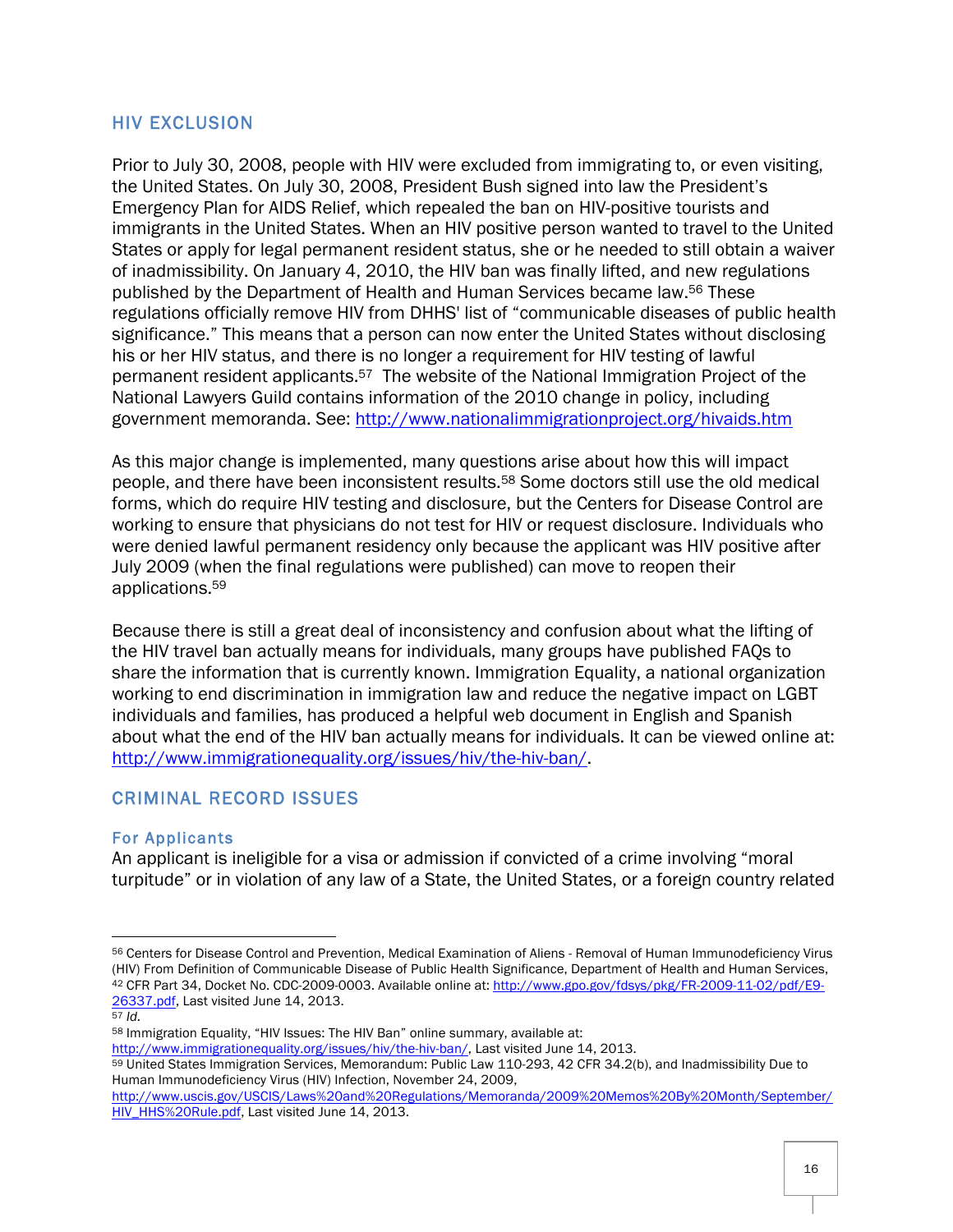to a controlled substance.60 The Board of Immigration Appeals has defined *malum in se*  crimes (often referred to as crimes of moral turpitude) to be those crimes "inherently base, vile, or depraved, and contrary to the accepted rules of morality and the duties owed between persons."61 Examples of *malum in se* crimes include serious offenses such as larceny, rape, and murder, but also lesser crimes such as fraud or furnishing false information to a police officer. <sup>62</sup> An individual currently in the U.S. but ineligible for admission should not apply for naturalization because immigration authorities will start proceedings to have him or her deported.

#### For Legal Residents

Individuals who have been awarded legal immigration status remain at risk for deportation if they commit a crime. As a general rule, most crimes that are considered *malum in se* (see above) are deportable offenses.63 Legal permanent residents, who would like to travel abroad, need to consider whether reentry would succeed. One of the harshest consequences of changes to the immigration law in 1996 was to apply some of the strictest provisions retroactively.64 This means that anyone who has any criminal convictions should speak with an experienced immigration attorney before doing anything which would lead to a review of their immigration record. Actions which can trigger review (and possible removal proceedings), include: international travel, any application with DHS such as applying for naturalization or applying to replace a "green card," contact with the police (arrests, traffic stops), and contact with border patrol agents within 100 miles of the U.S. Border. Any foreign national who has a criminal conviction is strongly advised to consult with a qualified immigration attorney to determine what effect the conviction(s) may have on their immigration status.

# REAL ID CONCERNS

The REAL ID Act is a federal law enacted in 2005. It mandates security, authentication, and issuance procedures standards for state driver licenses and ID cards, which must be followed in order for the ID's to be considered valid for "official purposes." The Secretary of Homeland Security defines "official purposes" as presenting state driver licenses and identification cards for boarding commercially operated airline flights and entering federal buildings and nuclear power plants. The REAL ID Act has created potential problems for asylum seekers and transgender people trying to legitimately acquire or change identification.65

#### Asylum

Asylum officers are now given broad discretion in requesting that "the applicant should provide evidence which corroborates otherwise credible testimony,"66 including proof of

<sup>60</sup> 8 U.S.C. § 1182(a)(2)(B).

<sup>61</sup> Matter of Franklin, 20 I. & N. Dec. 867 (BIA 1994).

<sup>62</sup> Padilla v. Gonzales, 397 F.3d 1016, 1020-21 (2005), (Holding that moral turpitude may be involved whenever a crime entails dishonesty).

<sup>63</sup> INA § 237(a)(2)(A)(iii), 8 U.S.C. § 1227(a)(2)(A)(iii).

<sup>64</sup> Illegal Immigration Reform and Immigrant Responsibility Act of 1996, Pub. L. No. 104-208.

<sup>65</sup> Information in this section is obtained from The Real ID Act: Bad Law for our Community, National Center for Transgender Equality & Transgender Law Center, http://www.realnightmare.org/images/File/NCTE%20realid.pdf, Last visited June 14, 2013.

<sup>66</sup> 8 U.S.C.S. § 1158(b) (1) (B) (ii) (Lexis Advance 2013)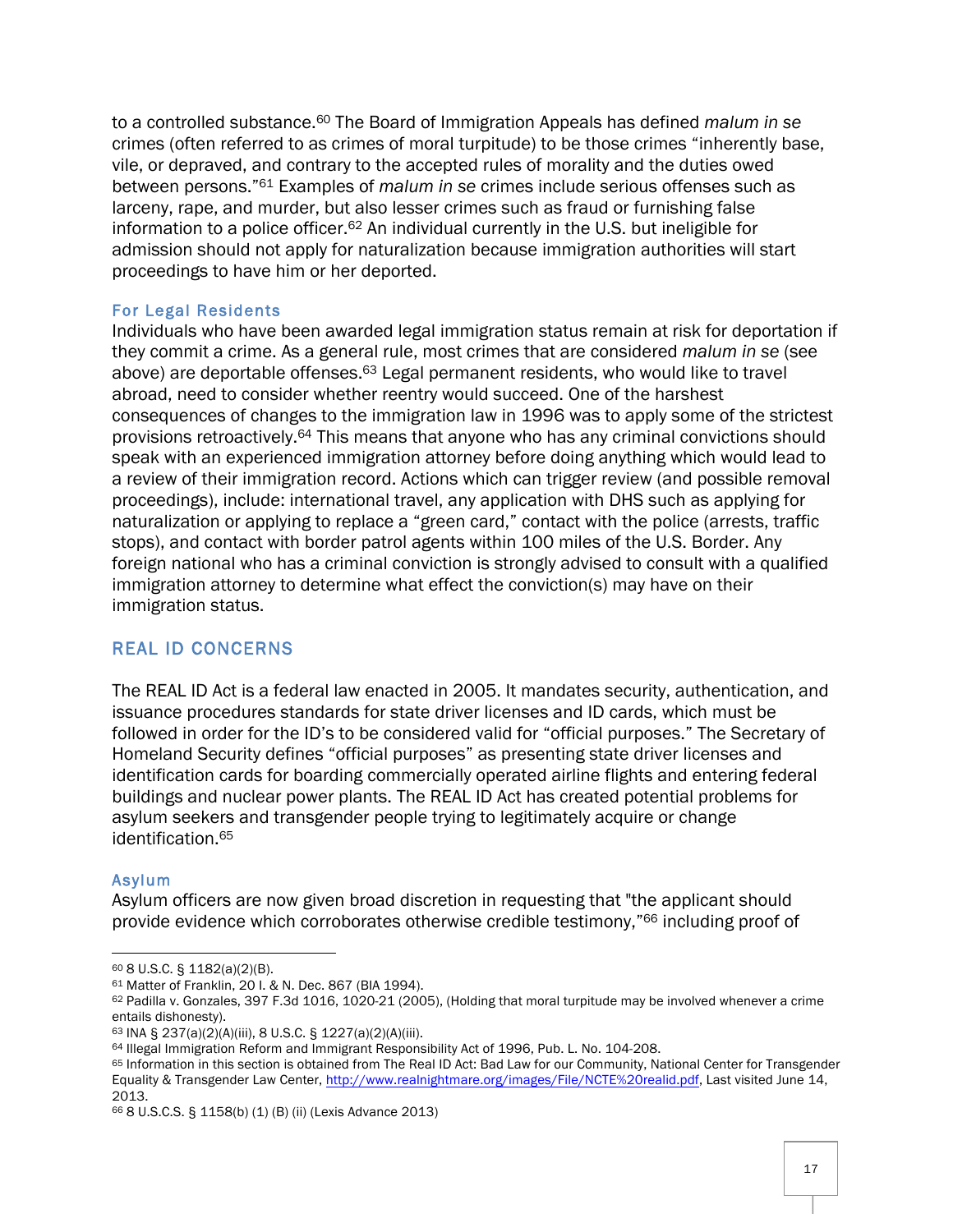persecution and additional proof of identification from those in their home country. This kind of proof can be very difficult to obtain. REAL ID gives asylum officers the right to reject asylum based on material inconsistencies. In many cases, inconsistencies in documents, such as different first names or gender references may simply reflect the applicant's efforts to navigate different systems as a transgender person. However, these inconsistencies may be flagged by asylum officers nonetheless. Inconsistencies like these are very common, since people seeking asylum can be fearful and distrust officials, or lack understanding of the system and cultural codes of conduct. Furthermore, the REAL ID system gives Immigration Judges the power to reject an asylum applicant's case based on their demeanor<sup>67</sup>, such as appearing uncomfortable or laughing nervously, which are things people might inadvertently do while recounting serious or traumatic details.

#### State Identification Documents

<u> 1989 - Johann Stein, fransk politik (d. 1989)</u>

REAL ID requires the states to adopt stricter laws regarding the issuance of state ID cards. This could make it more difficult for transgender people to obtain legitimate identification, especially if the state in which they were born does not re-issue birth certificates (such as Ohio, Tennessee, and Idaho).68 These requirements force states to make electronic copies of all documents used to support a license or state ID application, and so the state will also make copies of documents used to change the name and/or gender marker on a license. These electronic copies will then be available in a national database to an undefined group of people, which gives rise to privacy concerns.

## INDIVIDUAL'S RIGHTS WHEN DEALING WITH DHS<sup>69</sup>

Transgender people frequently report that they are disproportionately stopped on the street by police.<sup>70</sup> It is extremely important for transgender individuals to not only be aware of their rights when dealing with the police, but also to feel empowered to navigate a dangerous situation as safely as possible. Because police do sometimes unfairly target and harass individuals and retaliate when individuals stand up for themselves, it is important that you make careful and personalized decisions about what to say to the police or ICE officers, and how to say it. Particularly when refusing to provide officers with information, being polite and respectful at all times can help to de-escalate interactions with the police, even when the police are not being respectful to you.

It is important that people assert their rights when dealing with DHS. Failing to demand one's rights or signing papers waiving those rights may lead to deportation before the individual is able to see a lawyer or an immigration judge. Individuals should never sign anything without reading, understanding and knowing the consequences of signing it.

<sup>67</sup> "Real ID Act of 2005" (PL 109-13, May 11, 2005) *Text from:* Public Law 109-13, 109th Congress, 119 Stat. 303. *Available From:* U.S. Gov. Printing Office, http://www.gpo.gov/fdsys/pkg/PLAW-109publ13/pdf/PLAW-109publ13.pdf, Last visited June 14, 2013.

<sup>68</sup> Birth Certificate Laws, Movement Advancement Project, http://www.lgbtmap.org/equality-maps/birth\_certificate\_laws, Last visited June 14, 2013.

<sup>69</sup> Information in this section is obtained from: Know Your Rights!: What to Do if Questioned by Police, FBI, Customs Agents or Immigration Officers, August 2004,California: National Lawyers Guild San Francisco Bay Area Chapter, American Civil Liberties Union of Northern California, and the American Arab Anti-Discrimination Committee, http://www.nlgsf.org/resources/, Last visited June 14, 2013.

<sup>70</sup> "Quality of Life" or "Zero Tolerance Policing", Incite! Women of Color Against Violence, http://www.incitenational.org/media/docs/6279\_toolkit-zerotolerance.pdf, Last visited June 14, 2013.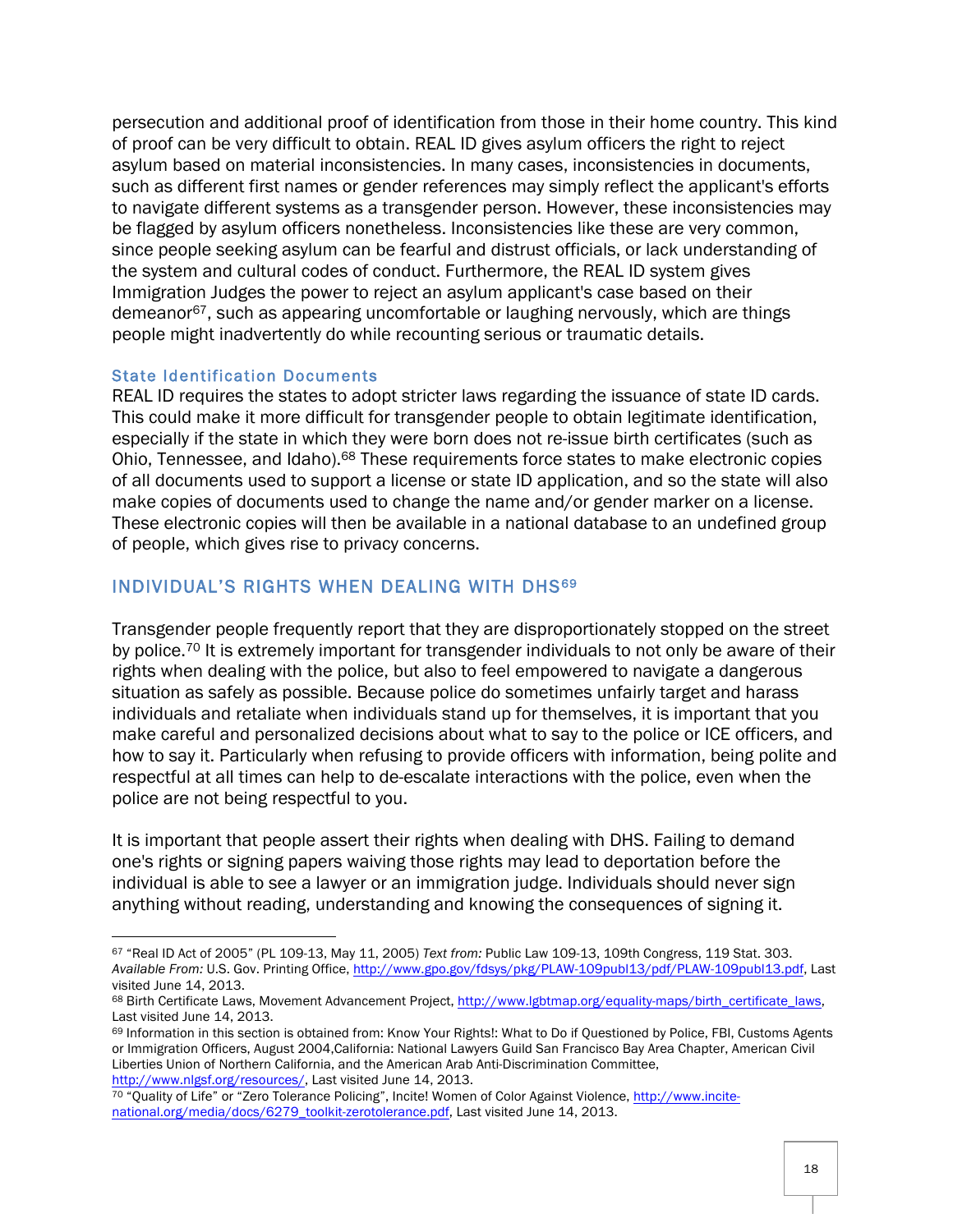Individuals should speak with a lawyer and, if possible, even carry the name and phone number of an immigration lawyer. DHS will not explain the different options available to an individual.

Based on today's laws, regulations, and DHS guidelines, non-citizens usually have the rights enumerated below, no matter what their immigration status. The following information may change, so it is important to contact a lawyer. The rights below apply to non-citizens who are inside the United States. Non-citizens at the border who are trying to enter the U.S. do not have the same rights. A non-citizen inside the U.S. has the right to call a lawyer or family if detained, and has the right to be visited by a lawyer in detention. A detainee has the right to have an attorney at any hearing before an immigration judge, but does not have the right to a government-appointed attorney for immigration proceedings. If the individual has been arrested, immigration officials must provide a list of free or low cost legal service providers.

#### Immigration Status

<u> 1989 - Johann Stein, fransk politik (d. 1989)</u>

Non-citizens are legally obligated to carry their green card or other immigration papers with them. Presenting false or expired papers to the DHS may lead to deportation or criminal prosecution. An unexpired green card, I-94 (*Arrival-Departure Record*), Employment Authorization Card, Border Crossing Card or other papers that prove legal status generally satisfy this requirement. If people do not carry these documents with them, they could be charged with a crime. It is smart to keep copies with a trusted friend or family member who can easily fax the documents if need be.

Everyone has the same rights if a police officer or an officer with Immigration and Customs Enforcement (ICE) stops you on the street. An officer may not request evidence of a person's immigration status in that person's home or other private place unless the officer has a proper warrant. A person is not legally required to show proof of legal presence unless an officer has proof that the person is not a U.S. citizen. A local or state law enforcement officer cannot detain or arrest an individual simply because they believe the person is not legally present in the United States.71 A person is not required to talk to government officers about his or her immigration history. Once a person has shown evidence of immigration status, the individual does not have to talk to officers further.

You do not have to answer any questions, even if you are arrested. You should not and do not have to say anything about where you were born or how you entered the United States. You do not have to show any documents, unless you were stopped while driving a vehicle, in which case you may get in trouble for failing to produce a valid driver's license or registration. It is extremely important to not show false documents, because doing so is a crime and can make the situation much worse. Note that falsely claiming U.S. citizenship can result in a felony charge and bar you from the United States.

You have the right to demand to speak to a lawyer, and you do not have to say anything to the police before you talk to a lawyer. Don't sign anything, especially an "Order of Voluntary Departure" without first talking to a lawyer. Do not sign anything that you cannot read or do not understand. If you are arrested and charged, ask to have your hearing in the city with an

<sup>71</sup> *See* Arizona v. United States, 132 S. Ct. 2492, 2505-06 (2012) (Holding that Arizona's law requiring local officers to determine the immigration status of any person they stop was pre-empted by federal law).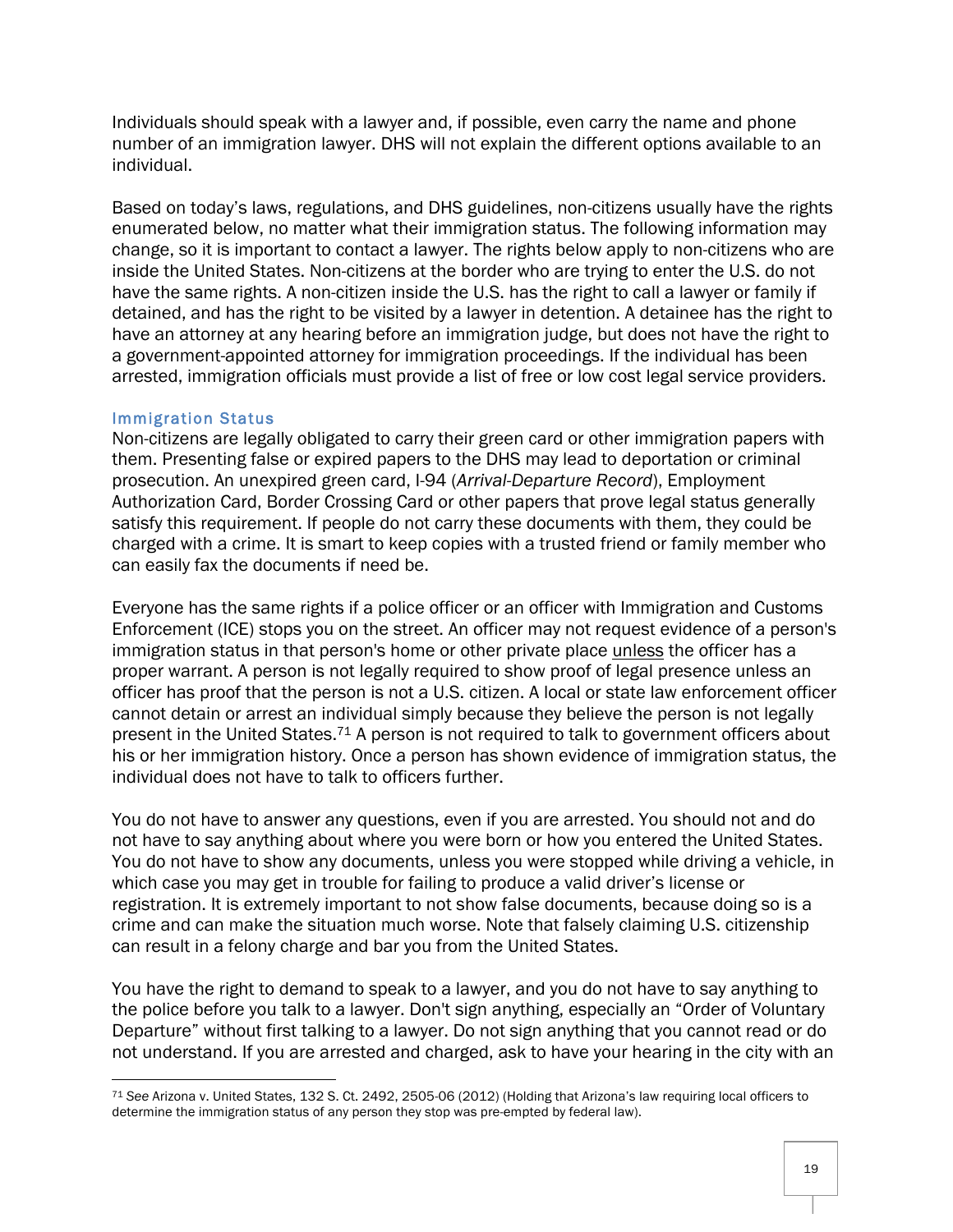immigration court closest to where you live, so that your case, and you, are not transferred. If ICE agents come to your house, you do not have to open the door unless they show you a search warrant. The Immigrant Legal Resource Center has produced red cards that you can keep in your wallet and give to police or ICE agents if you are stopped on the street or if agents come to your home. You can order or download and print your own cards online from: http://www.ilrc.org/for\_immigrants/red\_cards.php.

## **Hearings**

Anyone arrested for an immigration violation has the right to a hearing before an immigration judge to defend himself or herself against deportation charges. In most cases, only an Immigration Judge can order that someone be deported, unless the person has waived his or her rights or taken "voluntary departure," agreeing to leave the country. Other instances when a person might be deported without a hearing is if the individual has a criminal record, was arrested within 100 miles of the border, came to the U.S. through the visa waiver program or has a prior deportation order. If a person gives up the right to a hearing or leaves the U.S. before the hearing is over, the person could lose eligibility for certain immigration benefits, and could be barred from returning to the U.S. for a number of years.

Note that the Board of Immigration Appeals has ruled that DHS has the discretion to place arriving immigrants in removal proceedings under INA §240, even if they may also be subject to expedited removal under INA §235(b)(1)(A)(i).<sup>72</sup>

#### Detention and Deportation<sup>73</sup>

For service providers, locating a client who has been detained by ICE can be a challenge. It will always be helpful to have your client's alien number (number starting with "A#"). Contact U.S. Immigration and Customs Enforcement's Enforcement and Removal Operations or use the Online Detainee Locator System, which will be discussed later. If your client is or was on parole, it may be helpful to contact the parole officer. Non-citizens convicted of a crime are generally placed in deportation proceedings while in detention. ICE serves them a "notice to appear" (NTA) and a detainer so they cannot obtain release prior to deportation.

The NTA is the document the government gives the individual and the court to explain why an individual should be removed from the United States. The NTA starts the case against that person. ICE must give the individual the NTA within 72 hours of detention. The NTA is divided into two parts. The first part, "Allegations," has the person's name, the country of origin, and the date and manner of entry into the United States. It also gives the factual basis or reason for removal. The second part "Charges," lists the sections of the law under which the individual may be removed. The individual's first date to see the immigration judge is usually scheduled within one or two weeks after receiving the NTA, though it may be longer.

<sup>72</sup> Matter of E-R-M- & L-R-M, 25 I. & N. Dec. 520 (BIA 2011).

<sup>73</sup> Information in this section taken from: Immigration Detention and Removal: A Guide for Detainees and their Families, Bryan Lonegan & the Immigration Law Unit of the Legal Aid Society, 2006,

http://www.detentionwatchnetwork.org/node/295, Last visited June 14, 2013; Immigration Court Practice Manual Chapter 4, United States Department of Justice, Executive Office for Immigration Review, April 1, 2008,

http://www.justice.gov/eoir/vll/OCIJPracManual/Chap%204.pdf, Last visited June 14, 2013.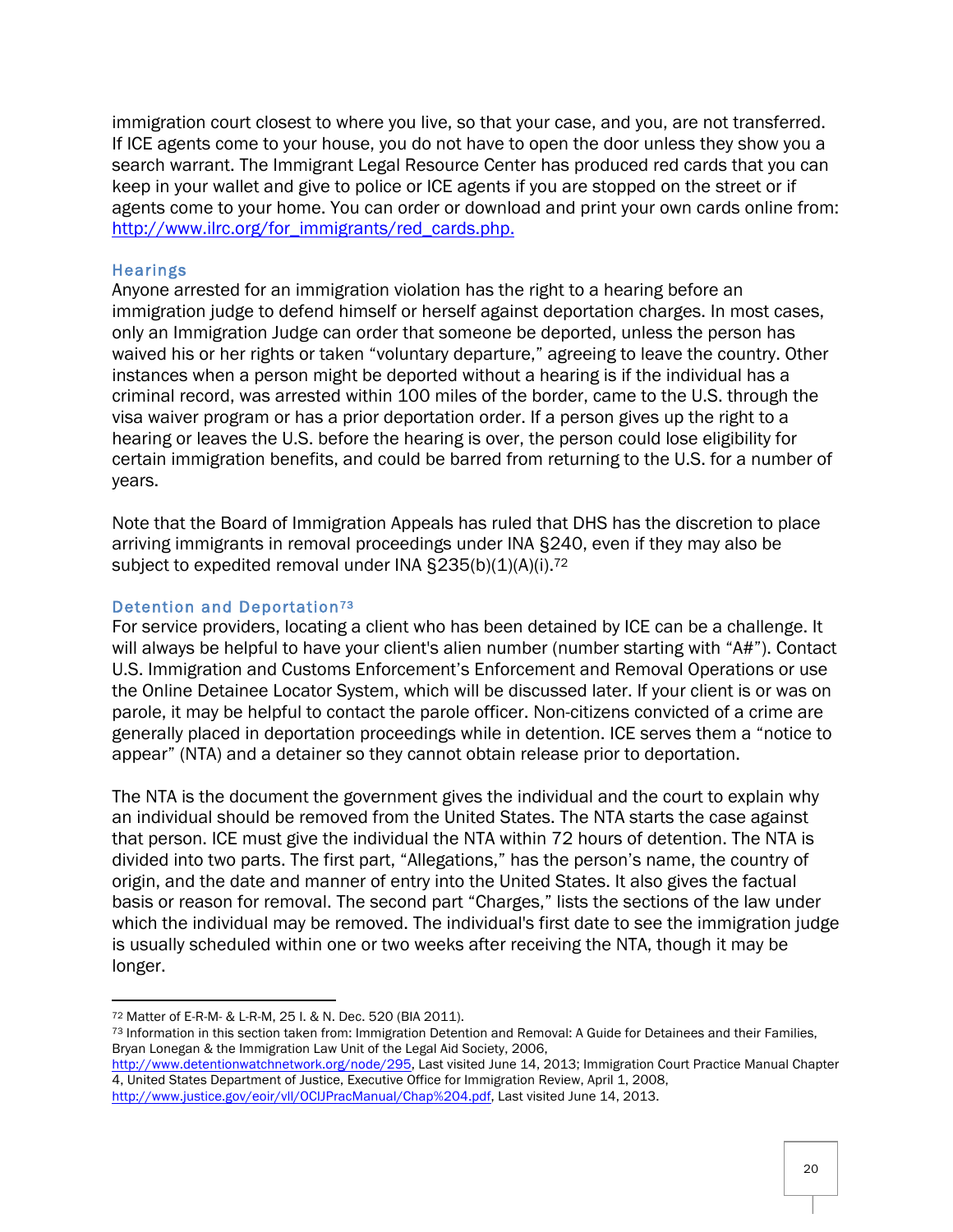The first appearance before an Immigration Judge is known as the "Master Calendar Hearing." At the first court appearance, the court will ask the individual if he or she has an attorney or would like time to obtain one, and will then grant time to find an attorney, if necessary. At the beginning of the case the judge will "take the pleadings," which means that the judge will review the NTA with the individual. The judge will ask if the facts contained in the NTA are true, if the individual admits that he or she is removable, and whether he or she will be applying for any type of relief from removal. The government will need to prove both that the individual is a foreign citizen and that he or she is removable. Transgender people are placed in detention facilities according to genitalia. For example, a transgender woman who has not had SRS would be placed in a men's detention facility. Advocates can petition on behalf of transgender prisoners for release or alternative sentencing on the grounds that the transgender person is in imminent danger while housed in an inappropriate detention facility as a transgender person.74

In 2011, The Heartland Alliance National Immigrant Justice Center filed a lawsuit against the Department of Homeland Security alleging that jailers nationwide have deprived gay and transgender detainees of basic rights.<sup>75</sup> These complaints detail denial of hormone replacement therapy, sexual assault, denials of basic medical care, arbitrary confinement, and severe harassment and discrimination against LGBT immigrants. Almost all facilities holding ICE detainees have implemented the ICE Detention Standards to ensure consistent treatment and care for detainees in immigration custody. However, these standards are not legally enforceable, leaving many detainees without access to phones, adequate medical care, and basic legal materials. To file a grievance related to a situation or event related to a person's detention, first download a complaint form:

http://www.dhs.gov/xlibrary/assets/crcl-complaint-submission-form-english.pdf. The complaint should be sent to Department of Homeland Security, Office for Civil Rights and Civil Liberties, Review and Compliance, 245 Murray Lane, SW, Building 410, Mail Stop #0190, Washington, DC 20528, or e-mailed to: CRCLCompliance@hq.dhs.gov.

## Online Detainee Locator System

One common problem in immigration law is that people who are detained by Immigration and Customs Enforcement (ICE) can be very difficult to track, as they are often transported to different states and facilities. To address this long-standing problem, on July 23, 2010, ICE announced the launch of a new public, internet-based system to help people locating individuals who have been detained in ICE custody. This system is called the Online Detainee Locator System (ODLS), and is on ICE's public website: https://locator.ice.gov. This detainee locator program only searches for exact match names, so you have to enter the individual's information as it appears in their detention paperwork; preferred names will not be honored.

<sup>&</sup>lt;u> 1989 - Johann Stein, fransk politik (d. 1989)</u> <sup>74</sup> Trans 101 Training, Transgender Law Center, June 20, 2008.

<sup>75</sup> Civil Rights Complaint for LGBT Immigration Detainees, Heartland Alliance National Immigrant Justice Center, April 13, 2011, http://www.scribd.com/doc/52956435/Civil-rights-complaint-for-LGBT-immigration-detainees, Last visited June 13, 2013.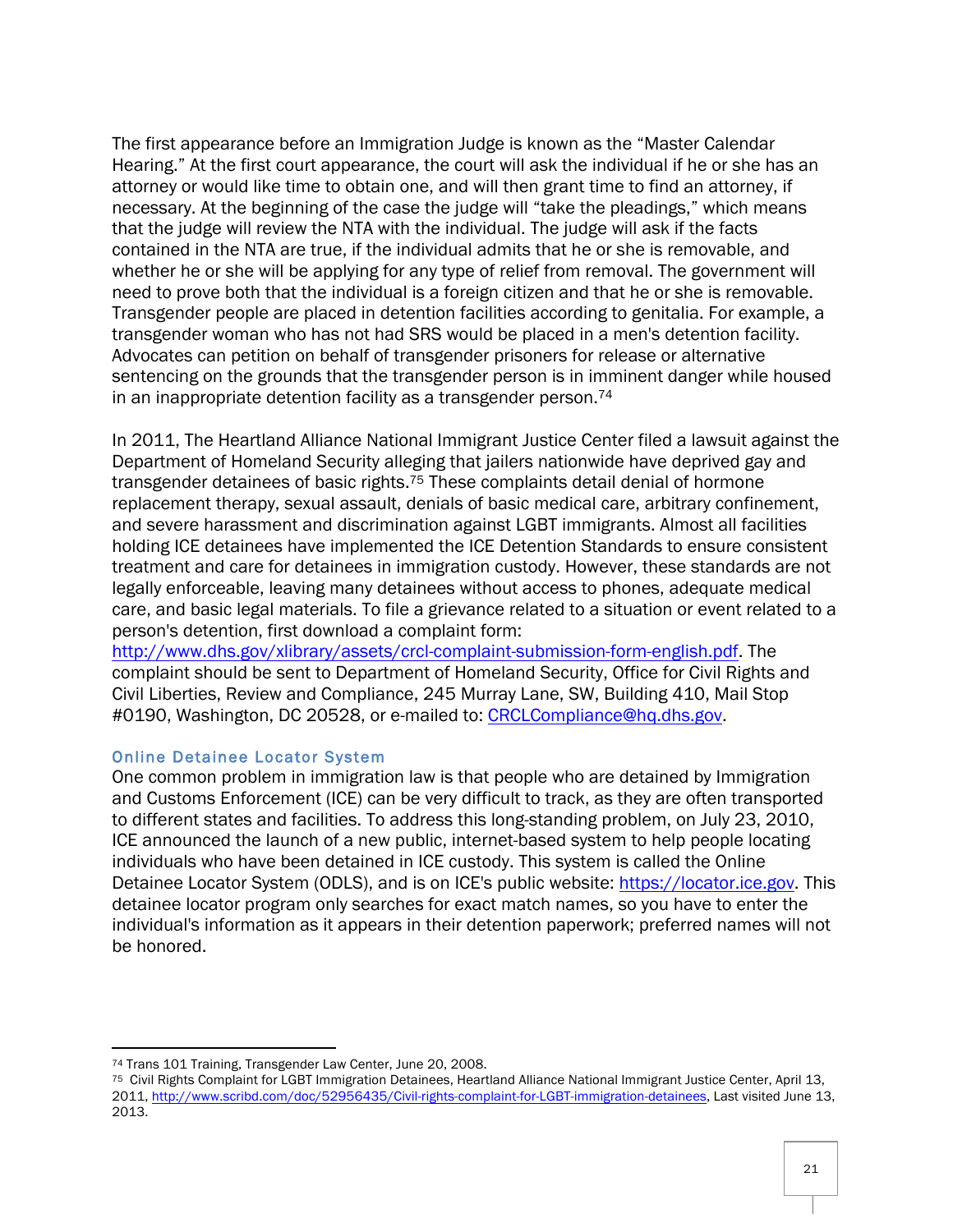#### **Consulates**

Non-citizens arrested in the U.S. have the right to call their consulate or to have the police tell the consulate of their arrest. The police must let the consulate visit or speak with them if consular officials decide to do so. The consulate might help find a lawyer or offer other help. A non-citizen has the right to refuse help from the consulate. For an excellent guide to consular rights and a list of foreign consulates in the United States, see Chapter 2 of "A Jailhouse Lawyer's Manual: Immigration and Consular Access Supplement", published by Columbia Human Rights Law Review and available at:

http://www3.law.columbia.edu/hrlr/jlm/ica-section-ii.pdf

# RESOURCES

Below is a brief list of resources that may be especially helpful. This collection is only a small representation of transgender-welcoming services in California and the United States. Searching online for additional resources may yield more specific information or assistance. Resources are divided by California-specific organizations, national organizations, and general resources, which includes legal documents, publications, research tools, and "know your rights" resources. For ease of use, we have specified whether organizations provide direct or support services, and to what extent they serve the LGBT communities, and specifically, to what extent they serve transgender communities. National Lawyers Guild Interns spoke with representatives of almost all of these organizations to ensure that our description of their services is correct and up-to-date, and that they are explicitly welcoming of transgender community members.

## Contact a Legal Service Provider or Immigration Attorney

The U.S. Department of Justice maintains a handy list of pro-bono immigration services by state that can be accessed here: http://www.justice.gov/eoir/probono/states.htm.

# California Resources

# AIDS Legal Referral Panel, www.alrp.org

1663 Mission Street, Suite 500 San Francisco, CA 94103 Phone: (415) 701-1100 The ALRP Immigrant HIV Assistance Project (IHAP) provides free immigration legal services to HIV positive immigrants living in San Francisco. IHAP services include assistance with obtaining legal permanent residence (green cards), HIV waivers, political asylum, suspension of deportation, and naturalization.

## Asian Law Caucus, www.asianlawcaucus.org

55 Columbus Avenue San Francisco, CA 94111 Phone: (415) 896-1701 Legal and civil rights organization serving the low-income Asian Pacific American communities in San Francisco & Bay Area region. They offer an immigrants' rights legal clinic three times a month, and give legal advice to immigrants in removal proceedings.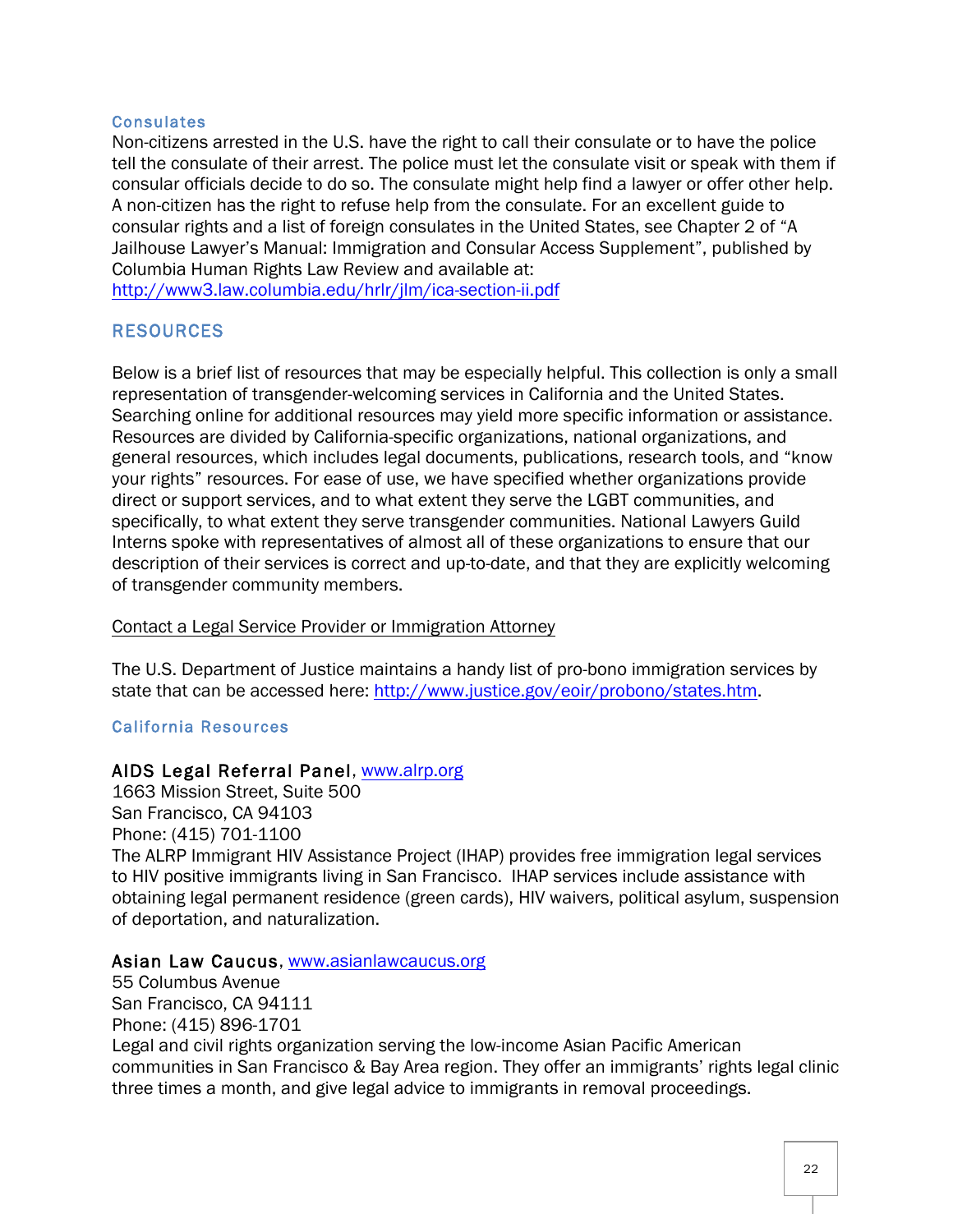## Asylum Access, www.asylumaccess.org

1611 Telegraph Avenue, Suite 1111 Oakland, CA 94612 Phone: (510) 891-8700

Asylum Access moves beyond band-aid humanitarian assistance to address the root cause of refugees' needs: denial of rights. They work to make refugee rights a reality in Africa, Asia, and Latin America, and specifically focus on Ecuador, Tanzania, and Thailand. They do not provide legal assistance to refugees residing in the United States.

# Lawyers' Committee for Civil Rights Asylum Program,

http://www.lccr.com/asylum.php

131 Steuart Street, Suite 400 San Francisco, CA 94105 Phone: (415) 543-9444 E-Mail: scontreras@lccr.com

Since 1983, the Lawyers' Committee's Asylum Program has assisted people seeing safety in the United States. The Lawyers' Committee may be able to meet with you to talk about your case and help find you a lawyer for free, or give you a list of lawyers in your area. Everything you say to Lawyers' Committee is confidential and is not shared with anyone without your permission.

# Organization for Refuge, Asylum & Migration, www.oraminternational.org

39 Drumm Street, 4th floor San Francisco, CA 94111 Phone: (415) 399-1701

E-Mail: info@oraminternational.org

ORAM provides much-needed support to refugees around in the world fleeing from persecution based on their sexual orientation, gender identity, and gender. We provide direct representation for a pinpointed set of refugee cases, typically referred to us by our partner organizations based on our expertise on LGBTI issues.

# San Francisco Immigrant Legal and Education Network,

www.sfimmigrantnetwork.org 938 Valencia Street San Francisco, CA 94110 Phone: (415) 282-6209 ext.115 E-Mail: info@sfimmigrantnetwork.org

SFILEN works to achieve immigrants' rights through building grassroots leadership, providing free immigration legal services and comprehensive legal assistance, promoting community education, and organizing to empower the immigrant community. It also offers legal drop-in services (call for an appointment).

## Survivors International, www.survivorsintl.org

2727 Mariposa Street, Suite 100 San Francisco, CA 94110 Phone: (415) 546-2080 E-Mail: info@survivorsintl.org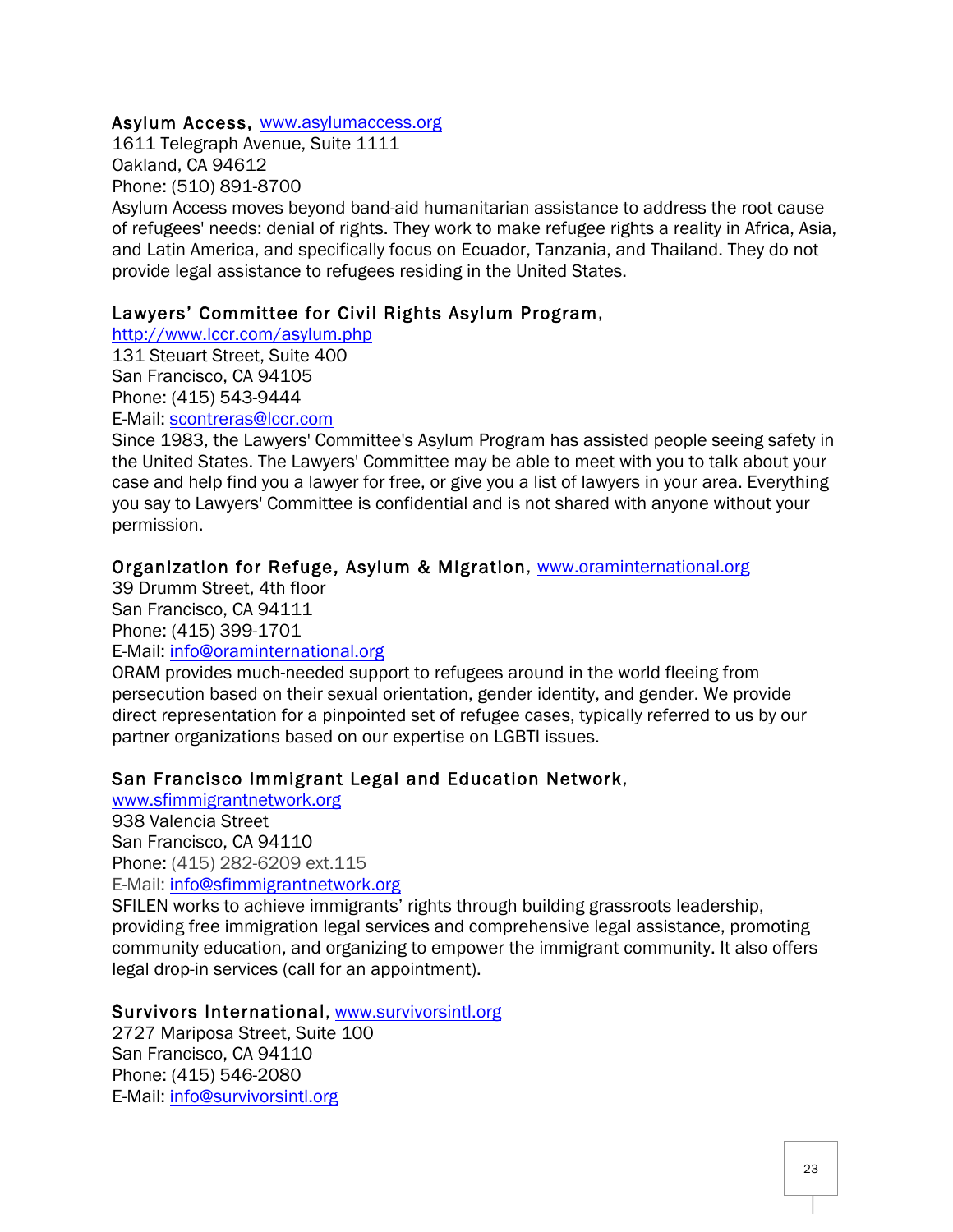A program of the Trauma Recover Center at the University of California, San Francisco, and San Francisco General Hospital, Survivors International is dedicated to providing essential psychological and medical services to survivors of torture who have fled from around the world to the San Francisco Bay Area. Provides no cost clinical care for trauma survivors, including therapy and case management.

## Transgender Law Center, www.transgenderlawcenter.org

870 Market Street, Room 400 San Francisco, CA 94102 Phone: (415) 865-0176 Email: info@transgenderlawcenter.org

The Transgender Law Center (TLC) is a civil rights organization advocating for transgender communities. TLC provides direct legal services, engages in public policy advocacy and education and works to change laws and systems that fail to incorporate the needs and experiences of transgender people.

# Nationwide Resources

# Department of Homeland Security Office for Civil Rights and Civil Liberties,

http://www.dhs.gov/office-civil-rights-and-civil-liberties

Office for Civil Rights and Civil Liberties U.S. Department of Homeland Security Review and Compliance 245 Murray Lane, SW Building 410, Mail Stop #0190 Washington, DC 20528 Phone: (866) 644-8360 Email: crcl@dhs.gov

The office is led by the Officer for Civil Rights and Civil Liberties, who provides advice to the Secretary and the senior officers of the Department on a full range of civil rights and civil liberties issues. Contact this office to file complaints related to immigration detention, racial profiling, inappropriate questioning on entry into the United States, or other civil rights violations.

## Immigrant Legal Resource Center, www.ilrc.org

1663 Mission Street, Suite 602 San Francisco, CA 94103 Phone: (415) 255-9499 The Immigrant Legal Resource Center (ILRC) is a national non-profit resource center that provides legal trainings, educational materials, and advocacy to advance immigrant rights. The mission of the ILRC is to work with and educate immigrants, community organizations, and the legal sector to continue to build a democratic society that values diversity and the rights of all people.

# Immigration Equality, www.immigrationequality.org

National Headquarters 40 Exchange Place, Suite 1300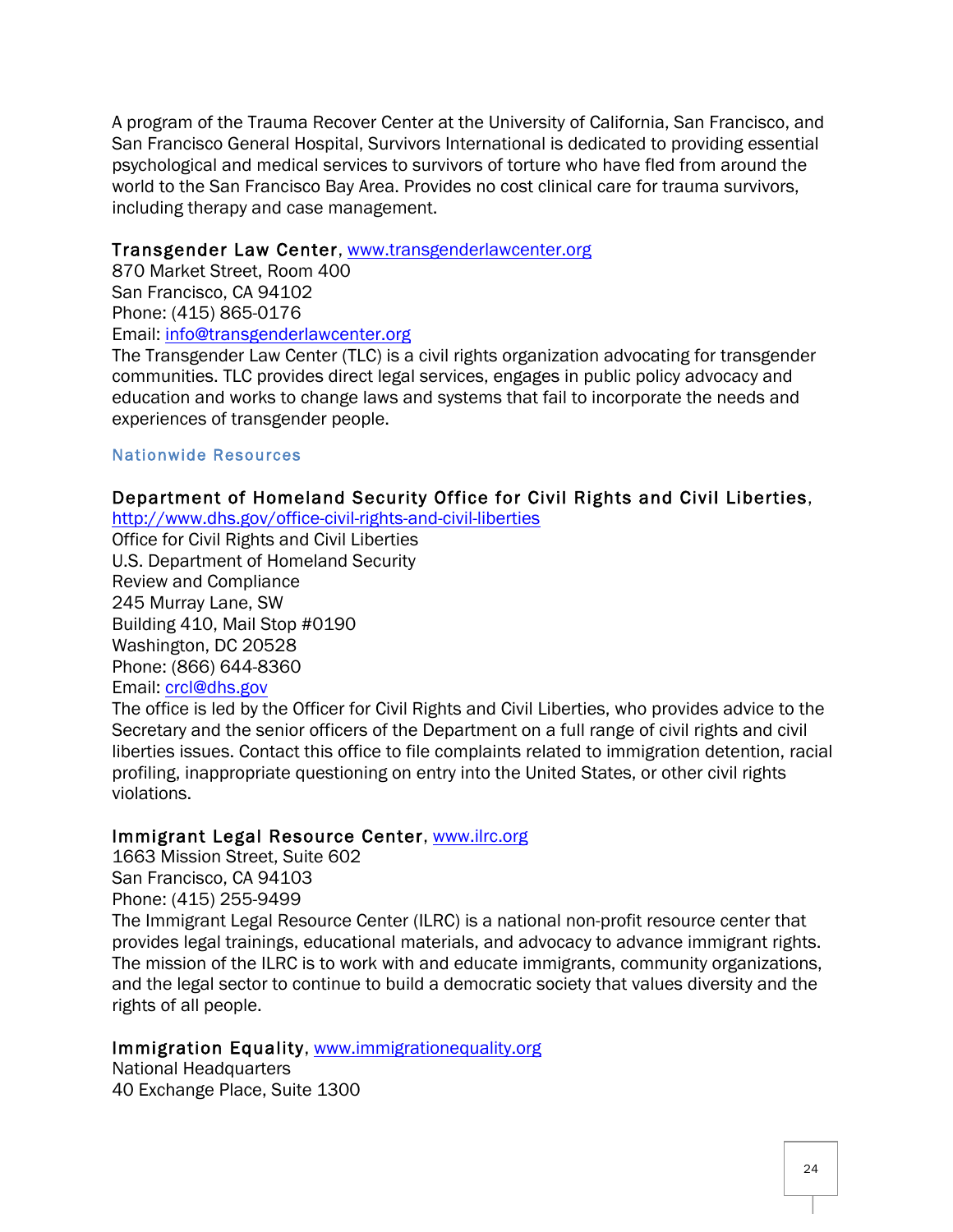New York, NY 10005 Phone: (212) 714-2904 Toll-Free Phone: (888) 403-9669 A national organization that advocates for the equality for lesbian, gay, bisexual, transgender (LGBT) and HIV-positive immigrants. They run a pro-bono asylum project, provide trainings to LGBT immigrants about immigration law, and match up people needing legal services with volunteer attorneys. Immigration Equality specifically provide support and resources to transgender and HIV positive individuals, and their website features written resources in English and Spanish about immigration law for transgender and HIV positive people.

# Heartland Alliance's National Immigration Justice Center,

www.immigrantjustice.org

208 S. La Salle Street, Suite 1818 Chicago, IL 60604 Phone: (312) 660-1370

The Immigrant Legal Defense Project serves immigrants applying for permanent residence through a family-based application; permanent residents applying for citizenship; immigrants who are victims of domestic violence or violent crime and seek protection in the United States; and victims of international human trafficking. They provide legal consultations for immigrants living in the Chicago area only.

# National Center for Lesbian Rights, www.nclrights.org

870 Market Street, Suite 370 San Francisco, CA 94102 Legal Helpline: (415) 392-6257 (9 am to 5 pm PST) Toll free: (800) 528-6257 (9 am to 5 pm PST) NCLR provides free legal assistance to LGBT immigrants nationwide. They help individuals understand various aspects of immigration law and provide direct representation to LGBT immigrants in impact cases and individual asylum claims.

# National Lawyers Guild's National Immigration Project,

www.nationalimmigrationproject.org

14 Beacon Street, Suite 602 Boston, MA 02108

Phone: (617) 227-9727

The National Immigration Project is a national non-profit organization that provides legal and technical support to immigrant communities, legal practitioners, and all advocates seeking to advance the rights of noncitizens. The Project is especially committed to working together with people who are marginalized to protect rights and to promote fairness, including battered women, people with HIV/AIDS, children, and noncitizen criminal offenders. Members of the Project include attorneys, law students, judges, jailhouse lawyers, advocates, community organizations, and other individuals seeking to defend and expand the rights of immigrants in the United States.

# Sylvia Rivera Law Project, www.srlp.org

147 W 24th Street, 5th Floor New York, NY 10011